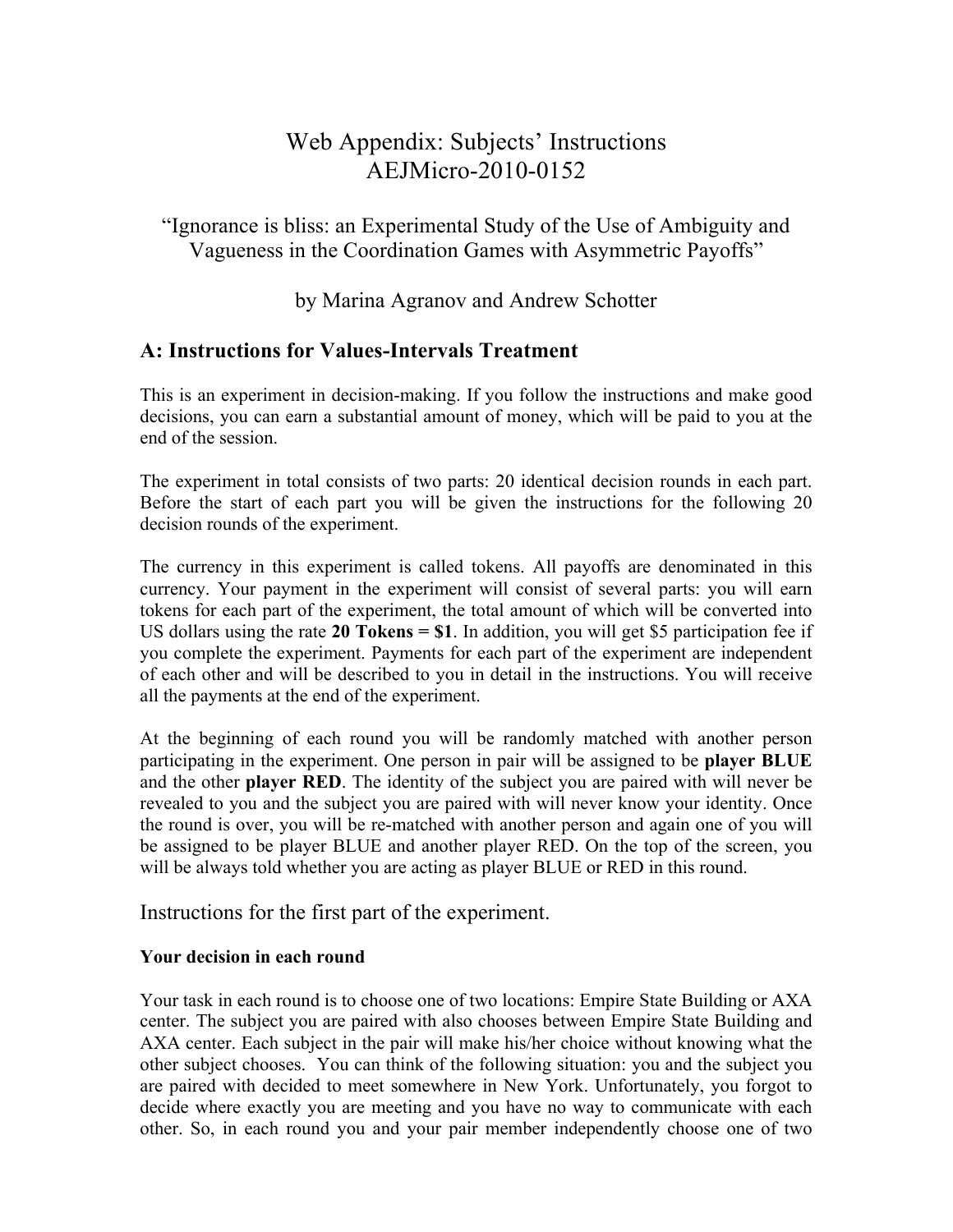possible locations: Empire State Building, which is the New York landmark or AXA center.

Your payoff in each round depends on the choices made by you and your pair member and number **x** randomly chosen by the computer at the beginning of each round. Number x can take four possible values: 1, 2, 3 or  $4 -$  all occurring with equal chances. This means that the probability that 1 is chosen is equal to the probability that  $2(3, 4)$  is chosen and equals 25%.

Table below summarizes payoffs of both players, where player BLUE is row-chooser and player RED is column-chooser.

 **player RED**

|                       |                               | <b>player RED</b>                         |                    |  |
|-----------------------|-------------------------------|-------------------------------------------|--------------------|--|
|                       |                               | <b>Empire State</b>                       | <b>AXA</b> center  |  |
| <b>BLUE</b><br>player | <b>Empire</b><br><b>State</b> | $4x + 1$ , $x + 7$                        | 0, 0               |  |
|                       | <b>AXA</b><br>center          | if $x < 4$<br>0, 0<br>$25, 25$ if $x = 4$ | $x + 7$ , $4x + 1$ |  |

## Here is how to read this payoff table. The table has four cells or boxes each determined by the choices made by subjects 1 and 2. For example, if both players choose Empire State, then the payoffs for each subject are given by the cell in the upper left hand corner of the table. In this cell there are two payoffs, one on the left and one on the right. The first payoff,  $(4x + 1)$ , is the payoff to player BLUE and the second,  $(x + 7)$ , is the payoff to player RED. If player BLUE chose Empire State and player RED chose AXA, the relevant cell would be the upper right hand corner cell and each subject gets zero tokens.

Note that your payoff depends on the **x** that was chosen by the computer. For example, say you were assigned to be player BLUE and chose AXA center. Say, also, that the subject you are paired with choose Empire State and computer randomly chose  $x = 4$ . Then both you and the subject you are paired with will get 25 tokens. If, on the other hand, computer chose  $x = 2$ , then both you and your pair member will get 0 tokens.

Before you and the person you are paired with will make the choice, you will both observe the number **x** that was picked by the computer. Also you will be shown the relevant payoff table with number **x** being substituted in the original payoff matrix described above. Then you will make your choice. You will finalize your choice by clicking the "Continue" button.

## **Information Feedback**

After both you and the subject you are paired with have made their choices you will get to observe the actions taken by you and your pair member, and both of your payoffs. You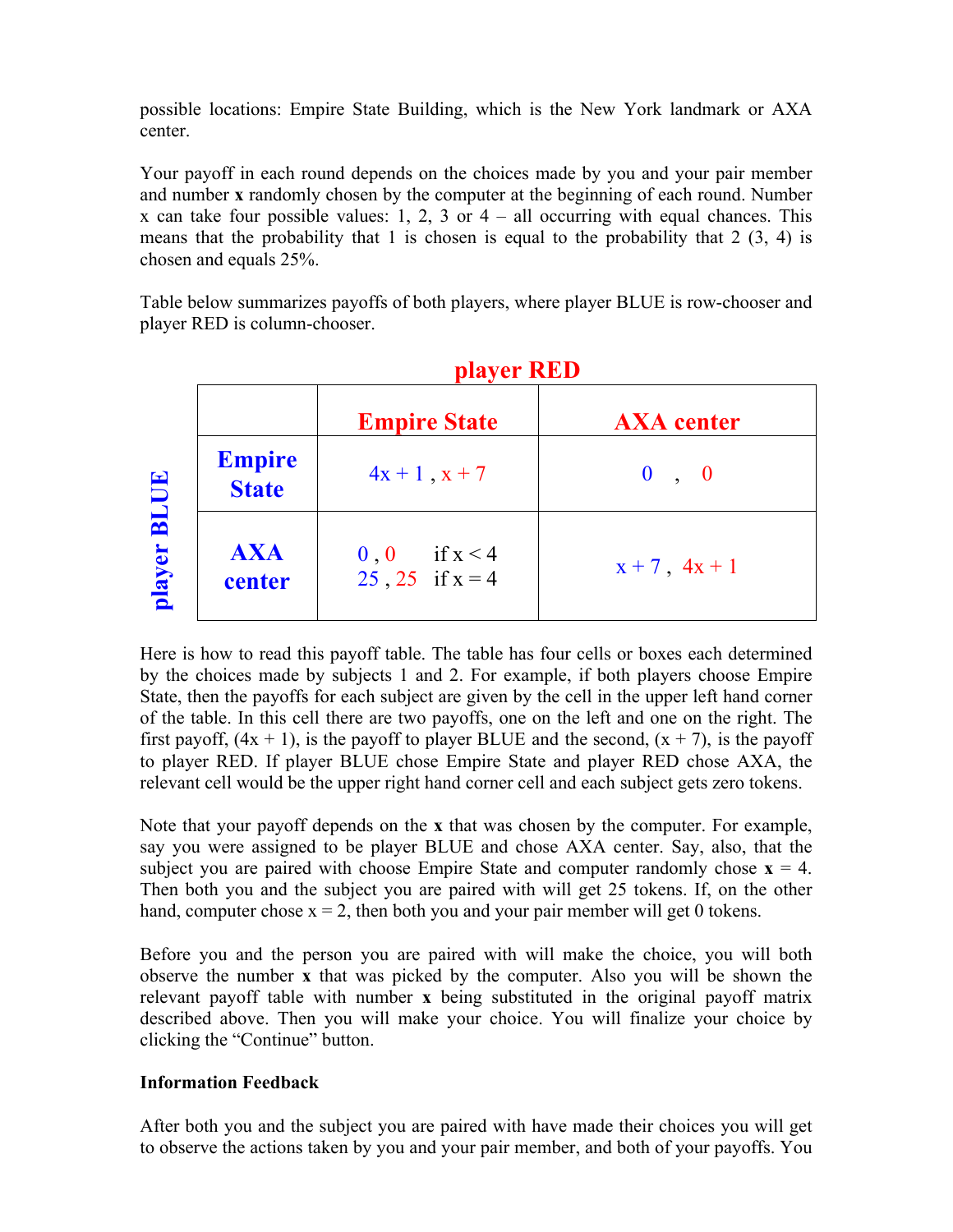will then proceed to the next round which will be identical to the round you just finished except that at the beginning of the new round your will be randomly re-matched with another subject and a new value of **x** will be chosen and the associated payoff table shown to you. The **x** chosen for any given round will be independent of that chosen in any previous round. In other words, it will again be a number 1, 2, 3 or 4 with equal chances for each number to be chosen.

To determine your payment for the first part of the experiment we will sum up the number of tokens you earned in each of 20 rounds.

## Instructions for the second part of the experiment.

In this part of the experiment everything stays the same as in part 1 except for one thing: you will not know the exact value of **x** before you get to choose between Empire State and AXA center. Instead, you, and the subject you are paired with, will hear one of the two possible announcements describing **x**: "**x** is 1, 2 or 3" or "**x** is 4". Notice, that announcement "x is 1, 2 or 3" is observed, it means that x equals 1, 2 and 3 with equal chance.

#### **Information Feedback**

After the announcement is made, both you and your pair member will choose between Empire State and AXA center. After both pair members made their choice you will observe the announcement about value of x, actual value of **x** picked by computer, payoff matrix with this value of **x** substituted in and the payoffs for this round. When a round is over you will proceed to the next round which will identical to the round you just finished except that you will be re-matched with another person and a new value of **x** will be chosen and a new announcement about its value will be made.

We will sum up the number of tokens you earned in each of 20 rounds. Your total earnings in this experiment consist of tokens earned in both parts of the experiment, which will be converted into US dollars using the conversion rate 20 tokens  $= $1$  and participation fee of \$5, which will be paid to you at the end of the experiment.

## **B: Instructions for Intervals-Values Treatment**

This is an experiment in decision-making. If you follow the instructions and make good decisions, you can earn a substantial amount of money, which will be paid to you at the end of the session.

The experiment in total consists of two parts: 20 identical decision rounds in each part. Before the start of each part you will be given the instructions for the following 20 decision rounds of the experiment.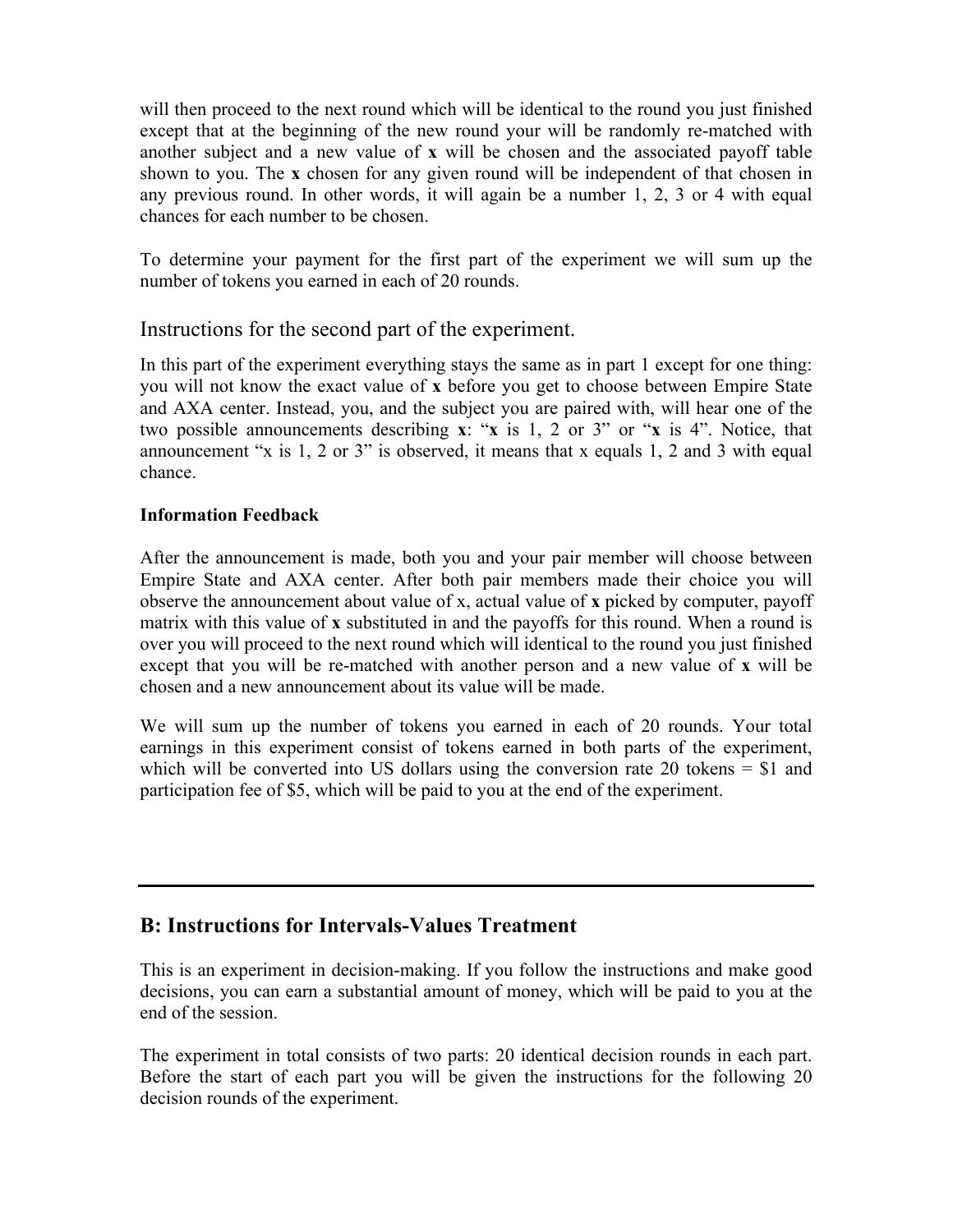The currency in this experiment is called tokens. All payoffs are denominated in this currency. Your payment in the experiment will consist of several parts: you will earn tokens for each part of the experiment, the total amount of which will be converted into US dollars using the rate **20 Tokens = \$1**. In addition, you will get \$5 participation fee if you complete the experiment. Payments for each part of the experiment are independent of each other and will be described to you in detail in the instructions. You will receive all the payments at the end of the experiment.

At the beginning of each round you will be randomly matched with another person participating in the experiment. One person in pair will be assigned to be **player BLUE** and the other **player RED**. The identity of the subject you are paired with will never be revealed to you and the subject you are paired with will never know your identity. Once the round is over, you will be re-matched with another person and again one of you will be assigned to be player **BLUE** and another player **RED**. On the top of the screen, you will be always told whether you are acting as player **BLUE** or **RED** in this round.

Instructions for the first part of the experiment.

#### **Your decision in each round**

Your task in each round is to choose one of two locations: Empire State Building or AXA center in the decision problem described below. The subject you are paired with also chooses between Empire State Building and AXA center. Each subject in the pair will make his/her choice without knowing what the other subject chooses. You can think of the following situation: you and the subject you are paired with decided to meet somewhere in New York. Unfortunately, you forgot to decide where exactly you are meeting and you have no way to communicate with each other. So, in each round you and your pair member independently choose one of two possible locations: Empire State Building, which is the New York landmark or AXA center.

Your payoff in each round depends on the choices made by you and your pair member and number **x** randomly chosen by the computer at the beginning of each round. Number **x** can take four possible values: 1, 2, 3 or  $4 -$  all occurring with equal chances. This means that the probability that 1 is chosen is equal to the probability that  $2(3, 4)$  is chosen and equals 25%.

Table below summarizes the payoffs of both players, where player **BLUE** is row-chooser and player **RED** is column-chooser.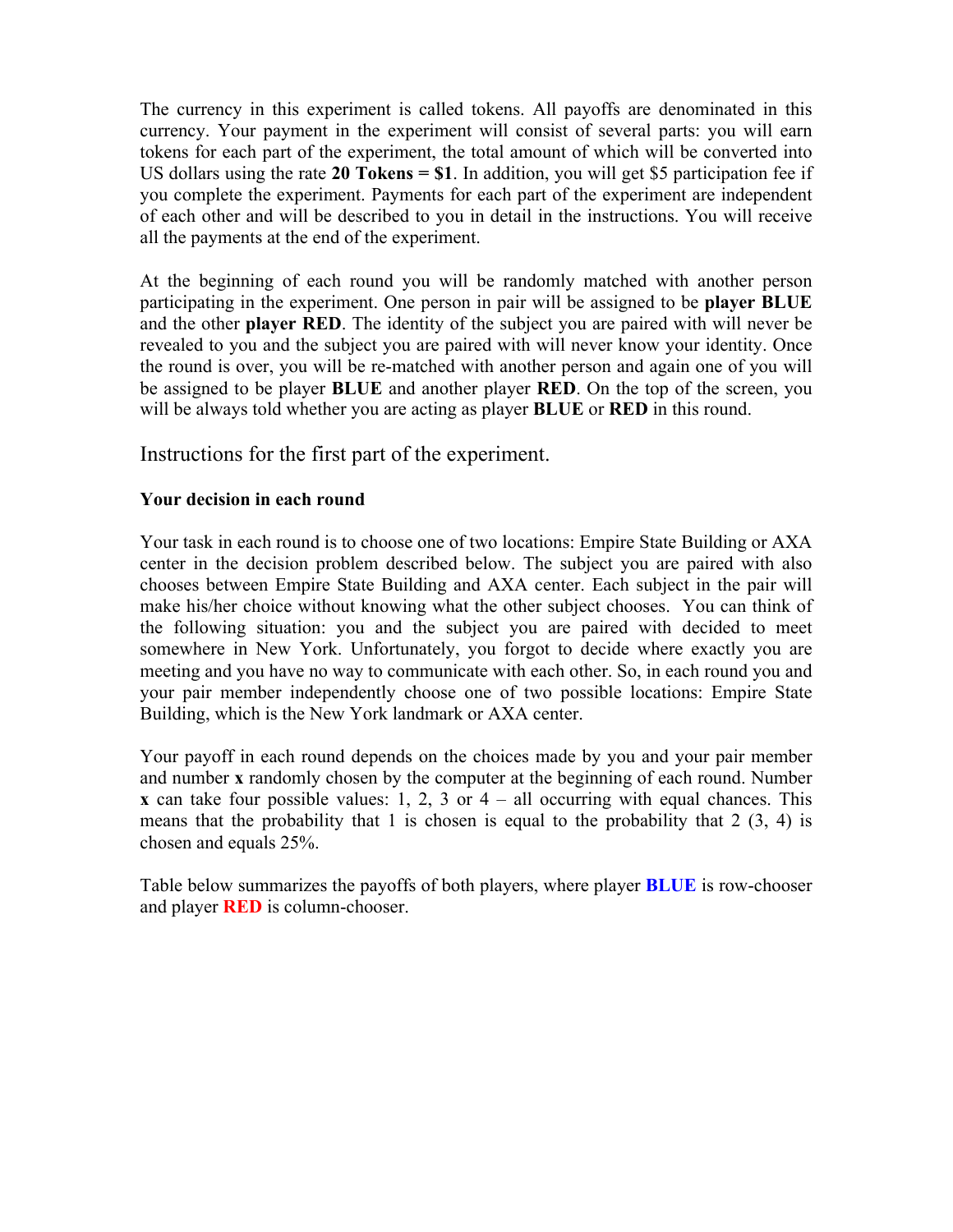|                               | player RED                                |                    |  |
|-------------------------------|-------------------------------------------|--------------------|--|
|                               | <b>Empire State</b>                       | <b>AXA</b> center  |  |
| <b>Empire</b><br><b>State</b> | $4x + 1$ , $x + 7$                        | 0, 0               |  |
| <b>AXA</b><br>center          | if $x < 4$<br>0, 0<br>$25, 25$ if $x = 4$ | $x + 7$ , $4x + 1$ |  |

Here is how to read this payoff table. The table has four cells or boxes each determined by the choices made by player **BLUE** and player **RED**. For example, if both players choose Empire State, then the payoffs for each subject are given by the cell in the upper left hand corner of the table. In this cell there are two payoffs, one on the left and one on the right. The first payoff,  $(4x + 1)$ , is the payoff to player **BLUE** and the second,  $(x + 7)$ , is the payoff to player **RED**. If player **BLUE** chose Empire State and player **RED** chose AXA, the relevant cell would be the upper right hand corner cell and all players get zero tokens.

Note that your payoff depends on the **x** that was chosen by the computer.

For example, say that  $\mathbf{x} = 3$  and both players chose Empire State. Then the payoff to the **BLUE** player would be 13 and the payoff to the **RED** player would be 10. If  $x = 1$  and the same choices were made, then the **BLUE** player would get 5 and **RED** player would get 8 tokens. Finally, note that when **BLUE** player chooses AXA center and **RED** player chooses Empire State, payoffs depend on **x** in a special way. When  $x = 4$ , both **BLUE** and **RED** players get 25 tokens. If, on the other hand, **x** is 1, 2 or 3 then both players get zero tokens.

Before you and the person you are paired with will make the choice, you will be given some information about the value of **x**. You will not know the exact value of **x** before you get to choose between Empire State and AXA center. Instead, you, and the subject you are paired with, will hear one of the two possible announcements describing **x**: "**x** is 1, 2 or 3" or "**x** is 4". Notice, that if announcement "**x** is 1, 2 or 3" is observed, it means that **x** equals 1, 2 and 3 with equal chance, while if announcement "**x** is 4" is observed it means that  $\mathbf{x} = 4$  with certainty. After observing the announcements, you and your pair member will be asked to make your choice. You will finalize your choice by clicking the "Continue" button.

#### **Information Feedback**

After both pair members made their choice you will observe the announcement about value of **x**, actual value of **x** picked by computer, payoff matrix with this value of **x** substituted in and the payoffs for this round. When a round is over you will proceed to the next round which will identical to the round you just finished except that you will be re-matched with another person and a new value of **x** will be chosen and a new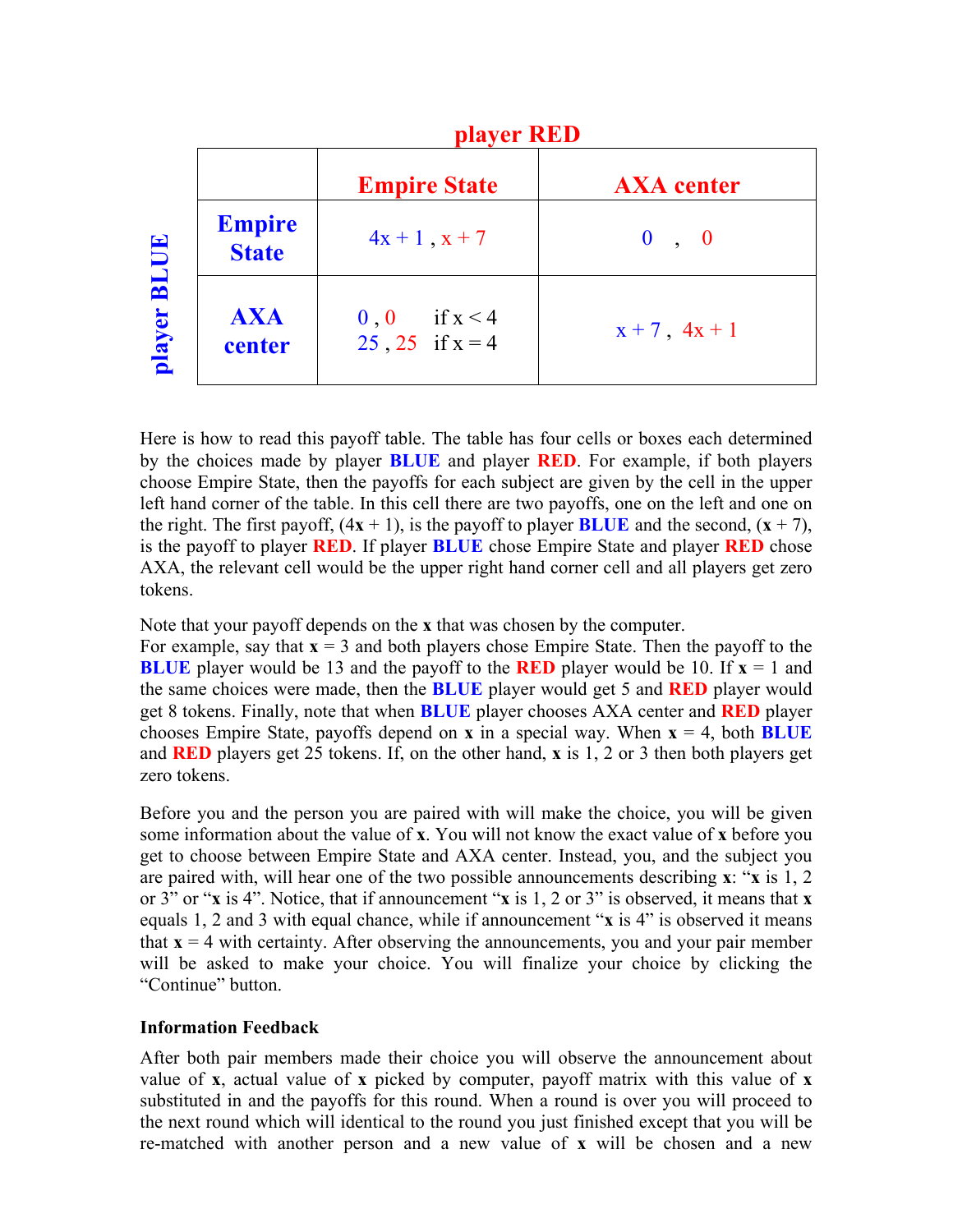announcement about its value will be made. The **x** chosen for any given round will be independent of that chosen in any previous round. In other words, it will again be a number 1, 2, 3 or 4 with equal chances for each number to be chosen.

To determine your payment for the first part of the experiment we will sum up the number of tokens you earned in each of 20 rounds.

Here is how the payoff matrix look like for each value of x

# when  $x = 1$

|                     | <b>Empire State</b>         | <b>AXA</b> center |
|---------------------|-----------------------------|-------------------|
| <b>Empire State</b> | 5,8                         |                   |
| <b>AXA</b> center   | $\mathbf{0}$ , $\mathbf{0}$ |                   |

# when  $x = 2$

|                     | <b>Empire State</b>       | <b>AXA</b> center |
|---------------------|---------------------------|-------------------|
| <b>Empire State</b> |                           |                   |
| <b>AXA</b> center   | $\mathbf{0}$ $\mathbf{0}$ |                   |

# when  $x = 3$

|                     | <b>Empire State</b>         | <b>AXA</b> center           |
|---------------------|-----------------------------|-----------------------------|
| <b>Empire State</b> | 13, 10                      | $\mathbf{0}$ , $\mathbf{0}$ |
| <b>AXA</b> center   | $\mathbf{0}$ , $\mathbf{0}$ | 10, 13                      |

# when  $x = 4$

|                     | <b>Empire State</b> | <b>AXA</b> center           |
|---------------------|---------------------|-----------------------------|
| <b>Empire State</b> | 17, 11              | $\mathbf{0}$ , $\mathbf{0}$ |
| <b>AXA</b> center   | 25.25               | 11.17                       |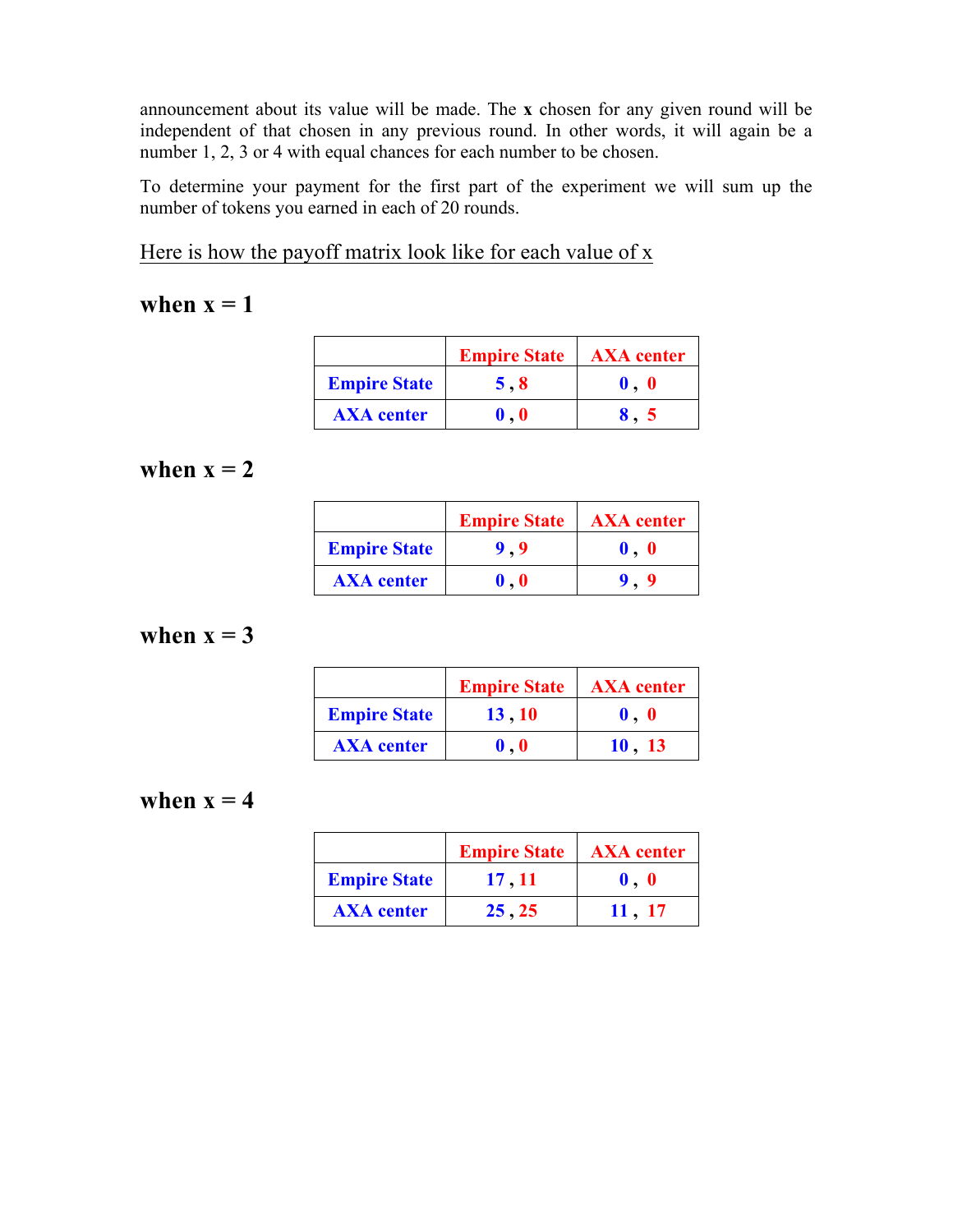Instructions for the second part of the experiment.

In this part of the experiment everything stays the same as in part 1 except for one thing: both you and the subject you paired with will observe the number **x** that was picked by the computer. Also you will be shown the relevant payoff table with number **x** being substituted in the original payoff matrix described above. Then you will make your choice. You will finalize your choice by clicking the "Continue" button.

#### **Information Feedback**

After both you and the subject you are paired with have made their choices you will get to observe the actions taken by you and your pair member, and both of your payoffs. You will then proceed to the next round which will be identical to the round you just finished except that at the beginning of the new round your will be randomly re-matched with another subject and a new value of **x** will be chosen and the associated payoff table shown to you. The **x** chosen for any given round will be independent of that chosen in any previous round. In other words, it will again be a number 1, 2, 3 or 4 with equal chances for each number to be chosen.

To determine your payment for the second part of the experiment we will sum up the number of tokens you earned in each of 20 rounds. Your total earnings in this experiment consist of tokens earned in both parts of the experiment, which will be converted into US dollars using the conversion rate **20 tokens = \$1** and participation fee of **\$5**, which will be paid to you at the end of the experiment.

## **C: Instructions for Values-Words Treatment**

This is an experiment in decision-making. If you follow the instructions and make good decisions, you can earn a substantial amount of money, which will be paid to you at the end of the session.

The experiment in total consists of two parts: 20 identical decision rounds in each part. Before the start of each part you will be given the instructions for the following 20 decision rounds of the experiment.

The currency in this experiment is called tokens. All payoffs are denominated in this currency. Your payment in the experiment will consist of several parts: you will earn tokens for each part of the experiment, the total amount of which will be converted into US dollars using the rate **20 Tokens = \$1**. In addition, you will get \$5 participation fee if you complete the experiment. Payments for each part of the experiment are independent of each other and will be described to you in detail in the instructions. You will receive all the payments at the end of the experiment.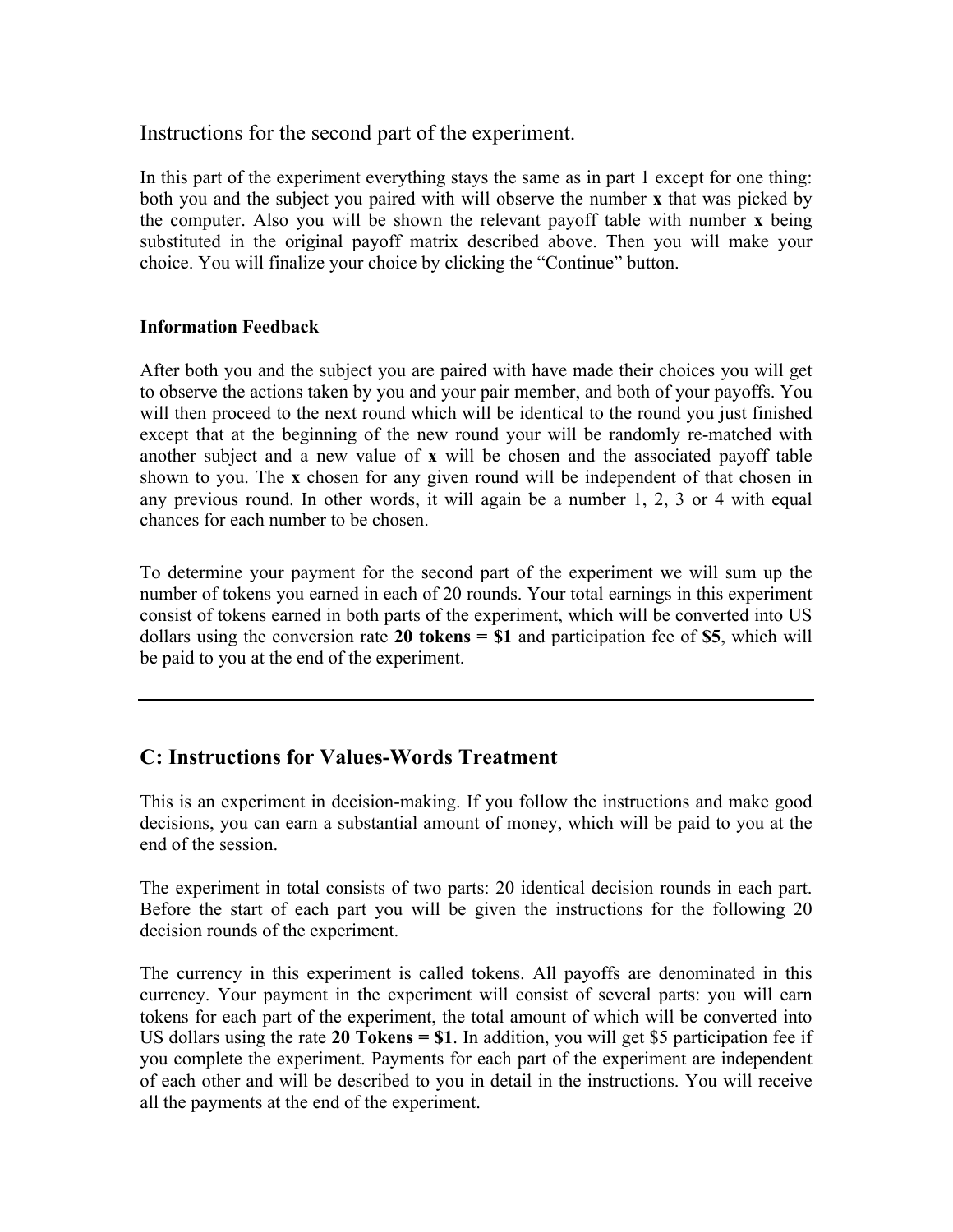At the beginning of each round you will be randomly matched with another person participating in the experiment. One person in pair will be assigned to be **player BLUE** and the other **player RED**. The identity of the subject you are paired with will never be revealed to you and the subject you are paired with will never know your identity. Once the round is over, you will be re-matched with another person and again one of you will be assigned to be player BLUE and another player RED. On the top of the screen, you will be always told whether you are acting as player BLUE or RED in this round.

Instructions for the first part of the experiment.

## **Your decision in each round**

Your task in each round is to choose one of two locations: Empire State Building or AXA center. The subject you are paired with also chooses between Empire State Building and AXA center. Each subject in the pair will make his/her choice without knowing what the other subject chooses. You can think of the following situation: you and the subject you are paired with decided to meet somewhere in New York. Unfortunately, you forgot to decide where exactly you are meeting and you have no way to communicate with each other. So, in each round you and your pair member independently choose one of two possible locations: Empire State Building, which is the New York landmark or AXA center.

Your payoff in each round depends on the choices made by you and your pair member and number **x** randomly chosen by the computer at the beginning of each round. Number x can take four possible values: 1, 2, 3 or  $4 -$  all occurring with equal chances. This means that the probability that 1 is chosen is equal to the probability that  $2(3, 4)$  is chosen and equals 25%.

Table below summarizes payoffs of both players, where player BLUE is row-chooser and player RED is column-chooser.

|                       |                               | player RED                                          |                    |  |
|-----------------------|-------------------------------|-----------------------------------------------------|--------------------|--|
|                       |                               | <b>Empire State</b>                                 | <b>AXA</b> center  |  |
| <b>BLUE</b><br>player | <b>Empire</b><br><b>State</b> | $4x + 1$ , $x + 7$                                  | 0, 0               |  |
|                       | <b>AXA</b><br>center          | if $x < 4$<br>0 <sub>0</sub><br>$25, 25$ if $x = 4$ | $x + 7$ , $4x + 1$ |  |

## Here is how to read this payoff table. The table has four cells or boxes each determined by the choices made by subjects 1 and 2. For example, if both players choose Empire State, then the payoffs for each subject are given by the cell in the upper left hand corner of the table. In this cell there are two payoffs, one on the left and one on the right. The first payoff,  $(4x + 1)$ , is the payoff to player BLUE and the second,  $(x + 7)$ , is the payoff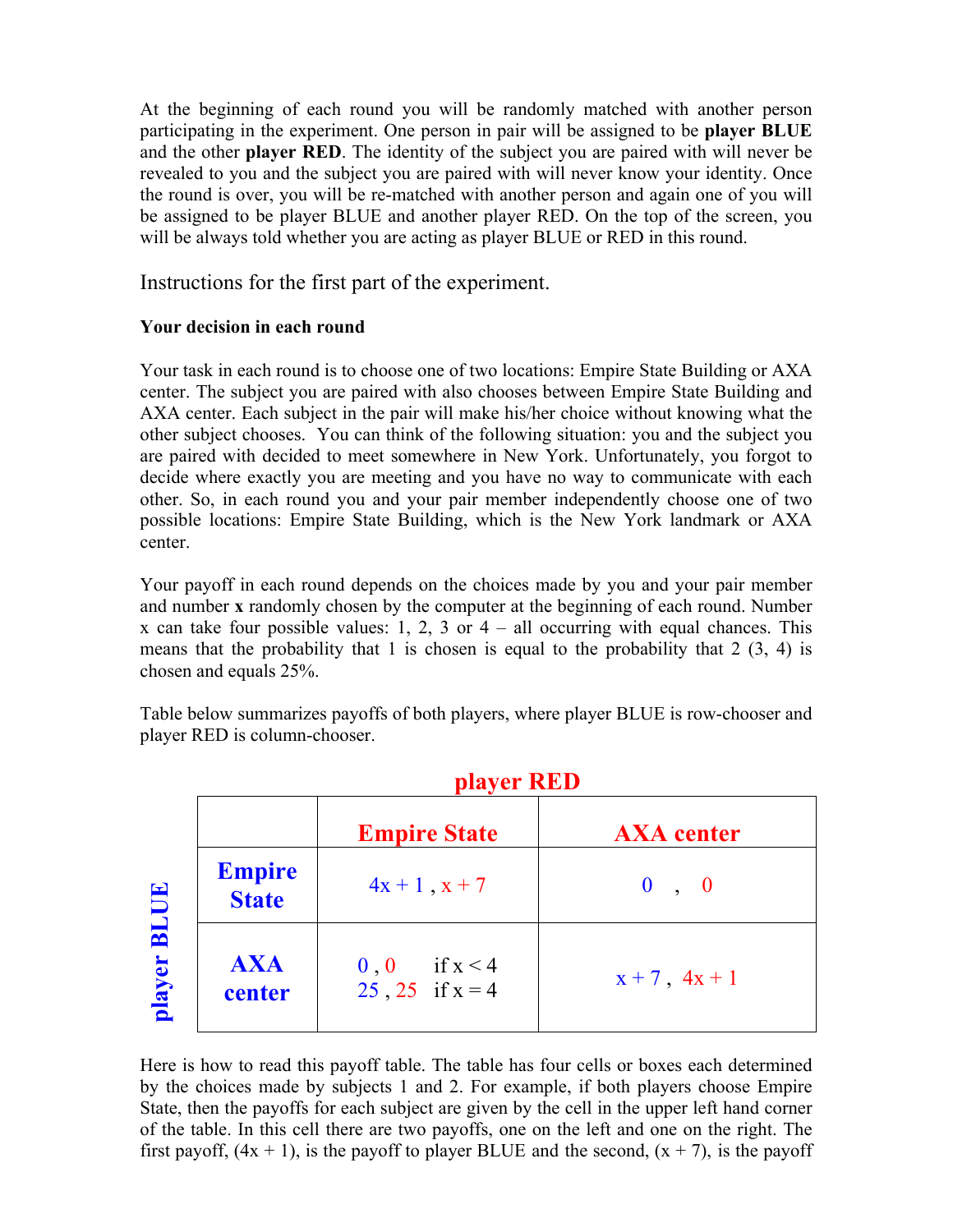to player RED. If player BLUE chose Empire State and player RED chose AXA, the relevant cell would be the upper right hand corner cell and each subject gets zero tokens.

Note that your payoff depends on the **x** that was chosen by the computer. For example, say you were assigned to be player BLUE and chose AXA center. Say, also, that the subject you are paired with choose Empire State and computer randomly chose  $\mathbf{x} = 4$ . Then both you and the subject you are paired with will get 25 tokens. If, on the other hand, computer chose  $x = 2$ , then both you and your pair member will get 0 tokens.

Before you and the person you are paired with will make the choice, you will both observe the number **x** that was picked by the computer. Also you will be shown the relevant payoff table with number **x** being substituted in the original payoff matrix described above. Then you will make your choice. You will finalize your choice by clicking the "Continue" button.

## **Information Feedback**

After both you and the subject you are paired with have made their choices you will get to observe the actions taken by you and your pair member, and both of your payoffs. You will then proceed to the next round which will be identical to the round you just finished except that at the beginning of the new round your will be randomly re-matched with another subject and a new value of **x** will be chosen and the associated payoff table shown to you. The **x** chosen for any given round will be independent of that chosen in any previous round. In other words, it will again be a number 1, 2, 3 or 4 with equal chances for each number to be chosen.

To determine your payment for the first part of the experiment we will sum up the number of tokens you earned in each of 20 rounds.

Instructions for the second part of the experiment.

In this part of the experiment everything stays the same as in part 1 except for one thing: you will not know the exact value of **x** before you get to choose between Empire State and AXA center. Instead, you, and the subject you are paired with, will hear one of the two possible announcements describing **x**: "**x** is low" or "**x** is high".

## **Information Feedback**

After the announcement is made, both you and your pair member will choose between Empire State and AXA center. After both pair members made their choice you will observe the announcement about value of x, actual value of **x** picked by computer, payoff matrix with this value of **x** substituted in and the payoffs for this round. When a round is over you will proceed to the next round which will identical to the round you just finished except that you will be re-matched with another person and a new value of **x** will be chosen and a new announcement about its value will be made.

We will sum up the number of tokens you earned in each of 20 rounds. Your total earnings in this experiment consist of tokens earned in both parts of the experiment, which will be converted into US dollars using the conversion rate 20 tokens = \$1 and participation fee of \$5, which will be paid to you at the end of the experiment.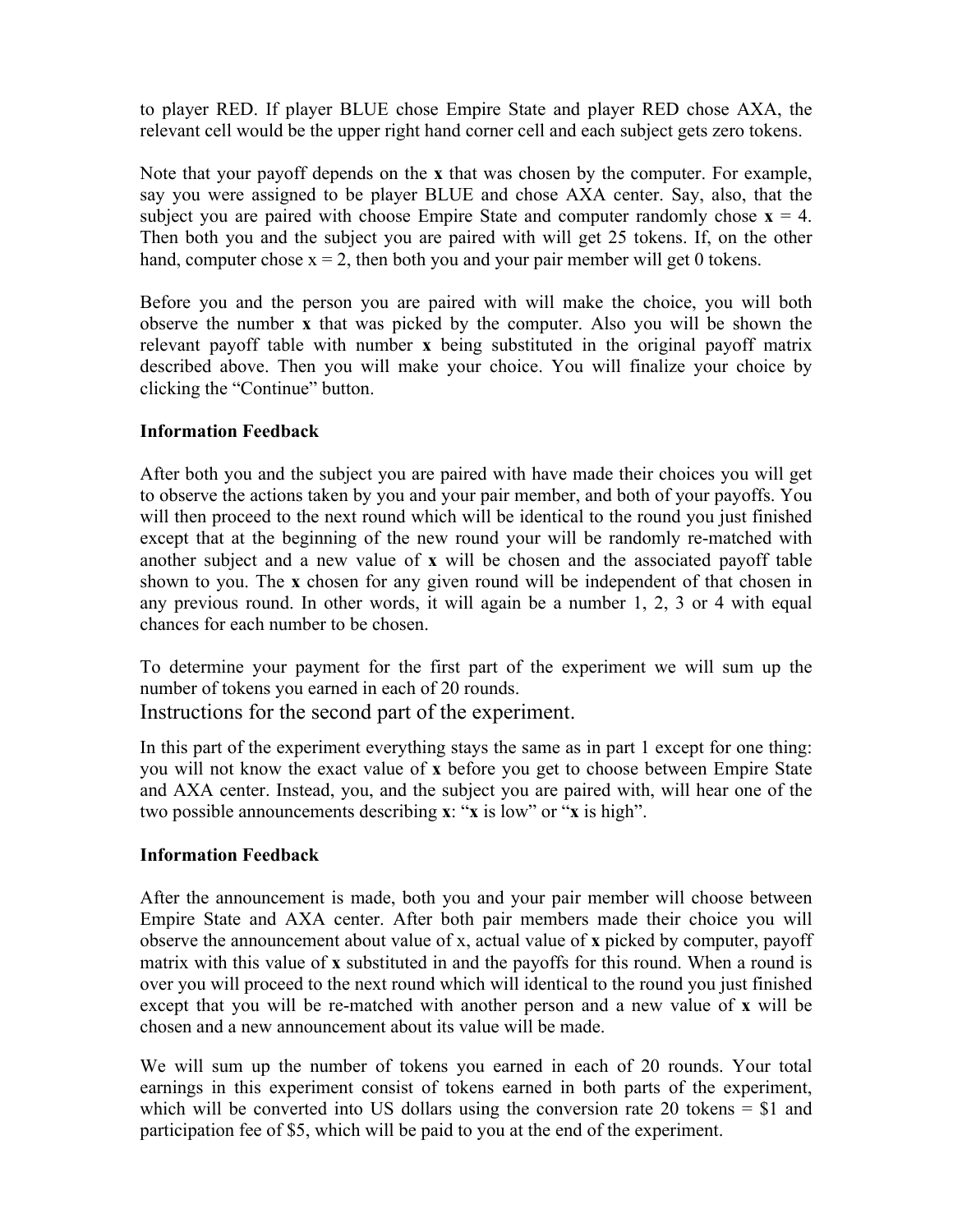## **D: Instructions for Real Announcers Values only Treatment**

This is an experiment in decision-making. If you follow the instructions and make good decisions, you can earn a substantial amount of money, which will be paid to you at the end of the session.

The experiment consists of 20 identical decision rounds. At the beginning of the experiment you will be randomly matched with two other subjects participating in the experiment. One subject in your group will be assigned to be player **GREEN**; the other subject will be player **RED** and the third subject – player **BLUE.** At the top of the screen you will be told whether you are acting as player **GREEN, RED** or **BLUE.** Subjects in your group and the roles assigned to them will not change for the whole experiment. The identity of the subjects in your group will never be revealed to you and subjects in your group will never know your identity.

The currency in this experiment is called tokens. All payoffs are denominated in this currency. The total amount of tokens you earn in the experiment will be converted into US dollars and paid to you at the end of the experiment. The conversion rate is 20 tokens = \$1. In addition you will receive \$5 participation fee if you complete the experiment. You will receive all the payments at the end of the experiment.

#### **Your decision in each round**

Each round of this experiment has the following flow of events:

- At the beginning of each round the computer will choose randomly a number which we will call **x**. Number **x** can take four possible values: 1, 2, 3 or  $4 - all$ occurring with equal chances. This means that the probability that 1 is chosen is equal to the probability that 2 (3, 4) is chosen and equals 25%.
- Number **x** chosen by the computer is observed only by the player **GREEN**. Players **BLUE** and **RED** don't get to see the value of **x** drawn.
- After **GREEN** observes value of **x**, he makes an announcement about value of x, which is observed by both **RED** and **BLUE** players. The announcement can be any of the numbers 1, 2, 3 or 4.
- After the announcement is made, **RED** and **BLUE** each choose one of two locations: Empire State Building or AXA center in the decision problem described below. Both players **RED** and **BLUE** will make their choice without knowing what the other player has chosen and their payoffs will depend on the choices they make and the true value of **x**. You can think of the following situation: two people (players **RED** and **BLUE**) decided to meet somewhere in New York. Unfortunately, they forgot to decide where exactly they are meeting and they have no way to communicate with each other. So, in each round players **RED** and **BLUE** independently choose one of two possible locations: Empire State Building, which is the New York landmark or AXA center.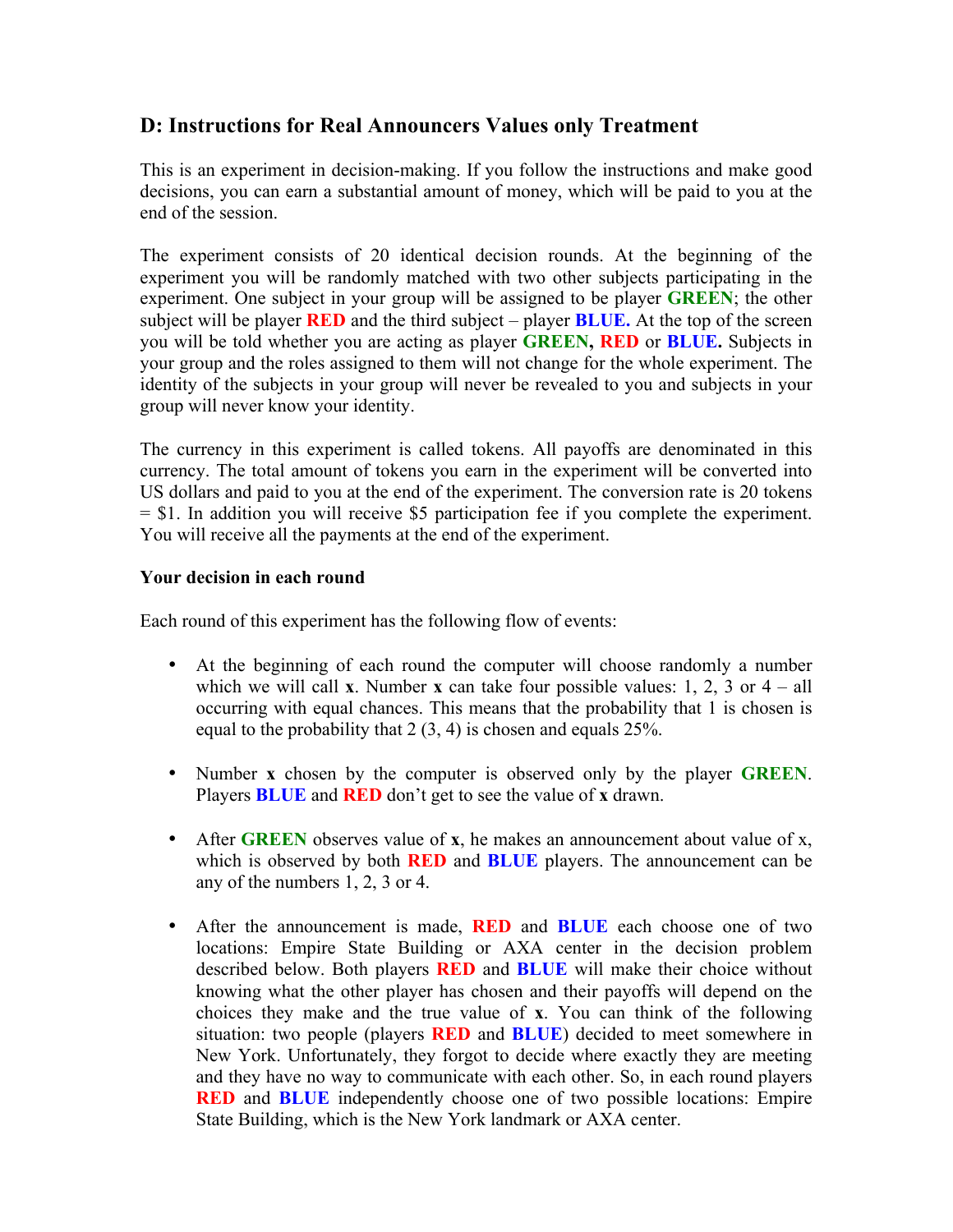## Payoffs

The payoff of each subject in a particular round depends on the number **x** chosen by the computer, and the options chosen by the **RED** and **BLUE** players. Table below summarizes the payoffs of players **RED** (column-chooser) and **BLUE** (row-chooser).

|             |                               | player RED                                |                    |  |
|-------------|-------------------------------|-------------------------------------------|--------------------|--|
|             |                               | <b>Empire State</b>                       | <b>AXA</b> center  |  |
| <b>BLUE</b> | <b>Empire</b><br><b>State</b> | $4x + 1$ , $x + 7$                        | 0, 0               |  |
| player      | <b>AXA</b><br>center          | if $x < 4$<br>0, 0<br>$25, 25$ if $x = 4$ | $x + 7$ , $4x + 1$ |  |

#### **Payoff of player GREEN is the sum of payoff of RED and BLUE:**

Here is how to read this payoff table. The table has four cells or boxes each determined by the choices made by player **BLUE** and player **RED**. For example, if both players choose Empire State, then the payoffs for each subject are given by the cell in the upper left hand corner of the table. In this cell there are two payoffs, one on the left and one on the right. The first payoff,  $(4x + 1)$ , is the payoff to player **BLUE** and the second,  $(x + 7)$ , is the payoff to player **RED**. The payoff of **GREEN** player is the sum of payoffs of **BLUE** and **RED**:  $4x+1+x+7 = 5x+8$ . If player **BLUE** chose Empire State and player **RED** chose AXA, the relevant cell would be the upper right hand corner cell and all players get zero tokens.

Note that your payoff depends on the **x** that was chosen by the computer. For example, say that  $\mathbf{x} = 3$  and both players chose Empire State. Then the payoff to the **BLUE** player would be 13, payoff to the **RED** player would be 10 and payoff to the **GREEN** player would be 23. If  $\mathbf{x} = 1$  and the same choices were made, then the **BLUE** player would get 5, **RED** player would get 8 and **GREEN** player would get 13. Finally, note that when **BLUE** player chooses AXA center and **RED** player chooses Empire State, payoffs depend on **x** in a special way. When  $x = 4$ , both **BLUE** and **RED** players get 25 tokens and **GREEN** player gets 50 tokens. If, on the other hand, **x** is 1, 2 or 3 then all players get zero tokens.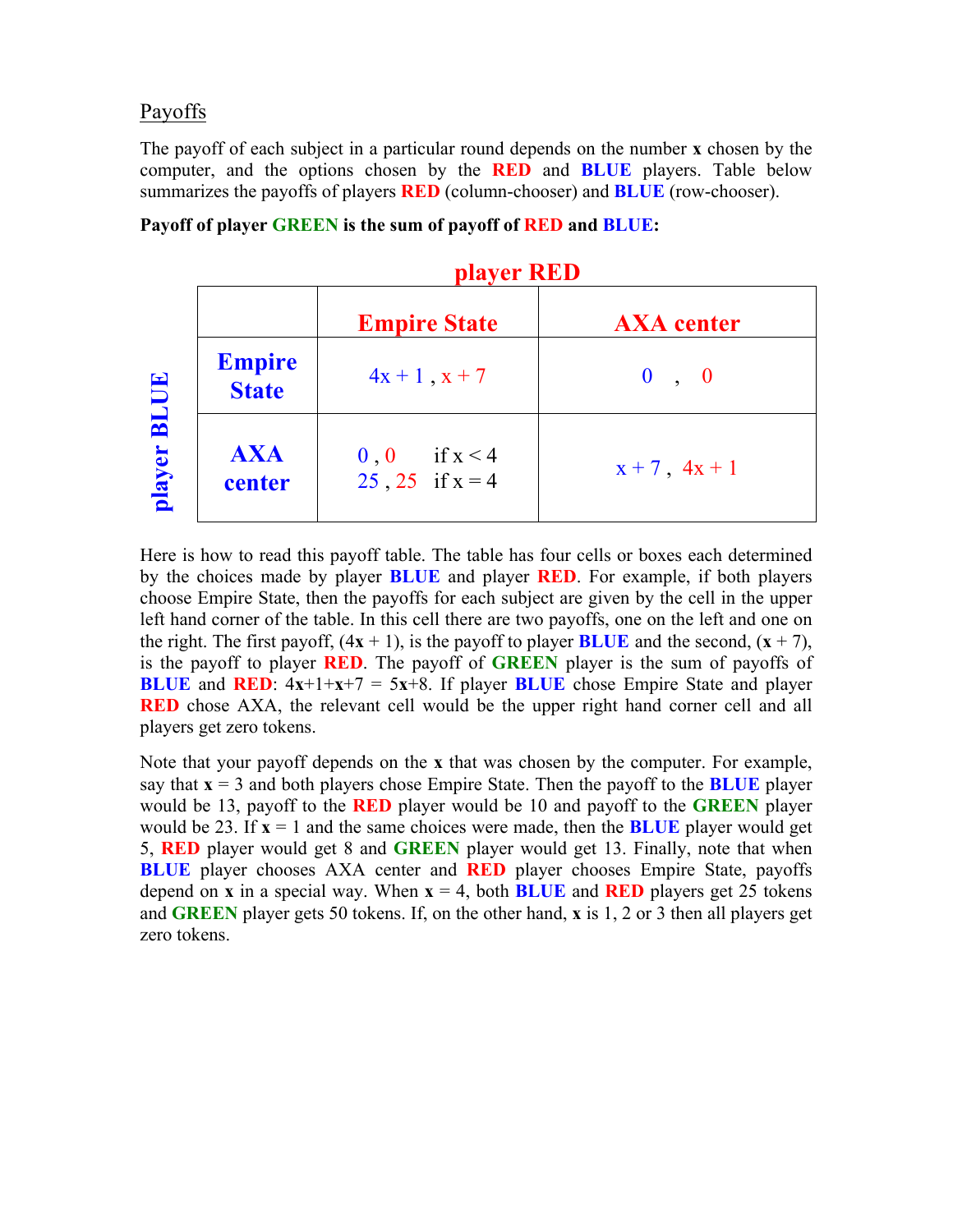**Players RED and BLUE will not know the exact value of x before they get to choose between Empire State and AXA center. Instead, they will observe an announcement describing x, made by GREEN.**

**Player GREEN can make any announcement describing the value of x. Recall, that GREEN observes the actual value of x drawn randomly by the computer. Also, recall that payoff of GREEN equals to the sum of payoffs of RED and BLUE, which depend on the actual value of x chosen by the computer and options chosen by RED and BLUE.**

Here is how the payoff matrix look like for each value of  $x$ 

## when  $x = 1$

|                     | <b>Empire State</b> | <b>AXA</b> center   |
|---------------------|---------------------|---------------------|
| <b>Empire State</b> | 5.8                 | $\bf{0}$ . $\bf{0}$ |
| <b>AXA</b> center   | $\bm{0}$ . $\bm{0}$ |                     |

## when  $x = 2$

|                     | <b>Empire State</b>         | <b>AXA</b> center |
|---------------------|-----------------------------|-------------------|
| <b>Empire State</b> | 9.9                         |                   |
| <b>AXA</b> center   | $\mathbf{0}$ , $\mathbf{0}$ |                   |

## when  $x = 3$

|                     | <b>Empire State</b>         | <b>AXA</b> center |
|---------------------|-----------------------------|-------------------|
| <b>Empire State</b> | 13, 10                      | $\mathbf 0.0$     |
| <b>AXA</b> center   | $\mathbf{0}$ , $\mathbf{0}$ | 10.13             |

# when  $x = 4$

|                     | <b>Empire State</b> | <b>AXA</b> center           |
|---------------------|---------------------|-----------------------------|
| <b>Empire State</b> | 17, 11              | $\mathbf{0}$ , $\mathbf{0}$ |
| <b>AXA</b> center   | 25, 25              | 11.17                       |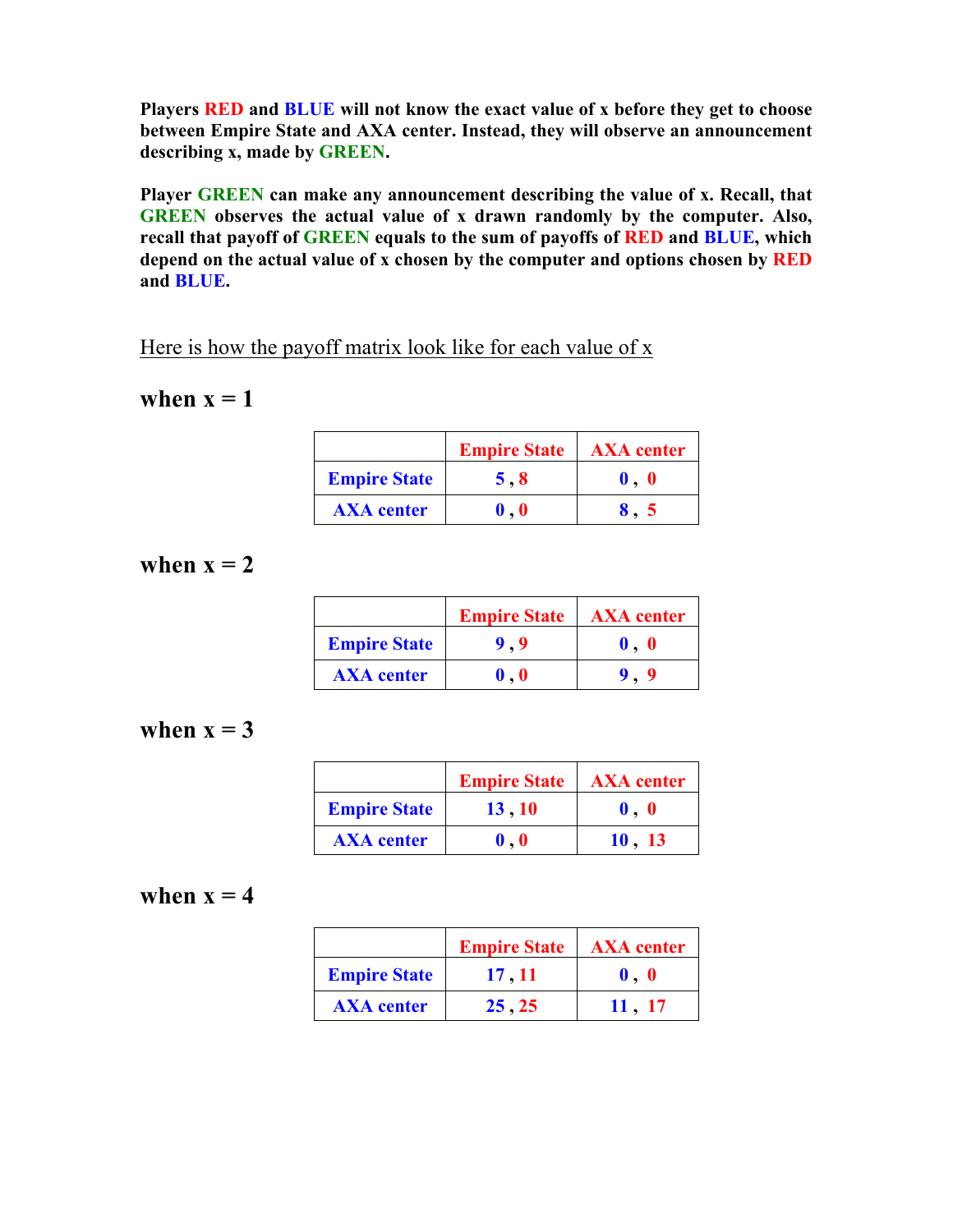## What your screen looks like:

On the top of the screen you will see whether you are acting as player **BLUE**, **RED** or **GREEN**. All players in the group will also observe the payoff matrix described above.

Player **GREEN** will also observe the **actual value of x** that computer chose at random. Then player **GREEN** will be asked to make an **announcement about value of x** that will be observed by players **BLUE** and **RED**. Player **GREEN** will finalize his choice by clicking "Continue" button on the bottom of the screen.

Here is how the screen will look like for player **GREEN**:



After announcement is made, **BLUE** and **RED** both see the announcement and they are asked to choose between Empire State and AXA center B by clicking on the appropriate box on the bottom of the screen and then "Confirm" button.

Here is how the screen for players **BLUE** and **RED** looks like: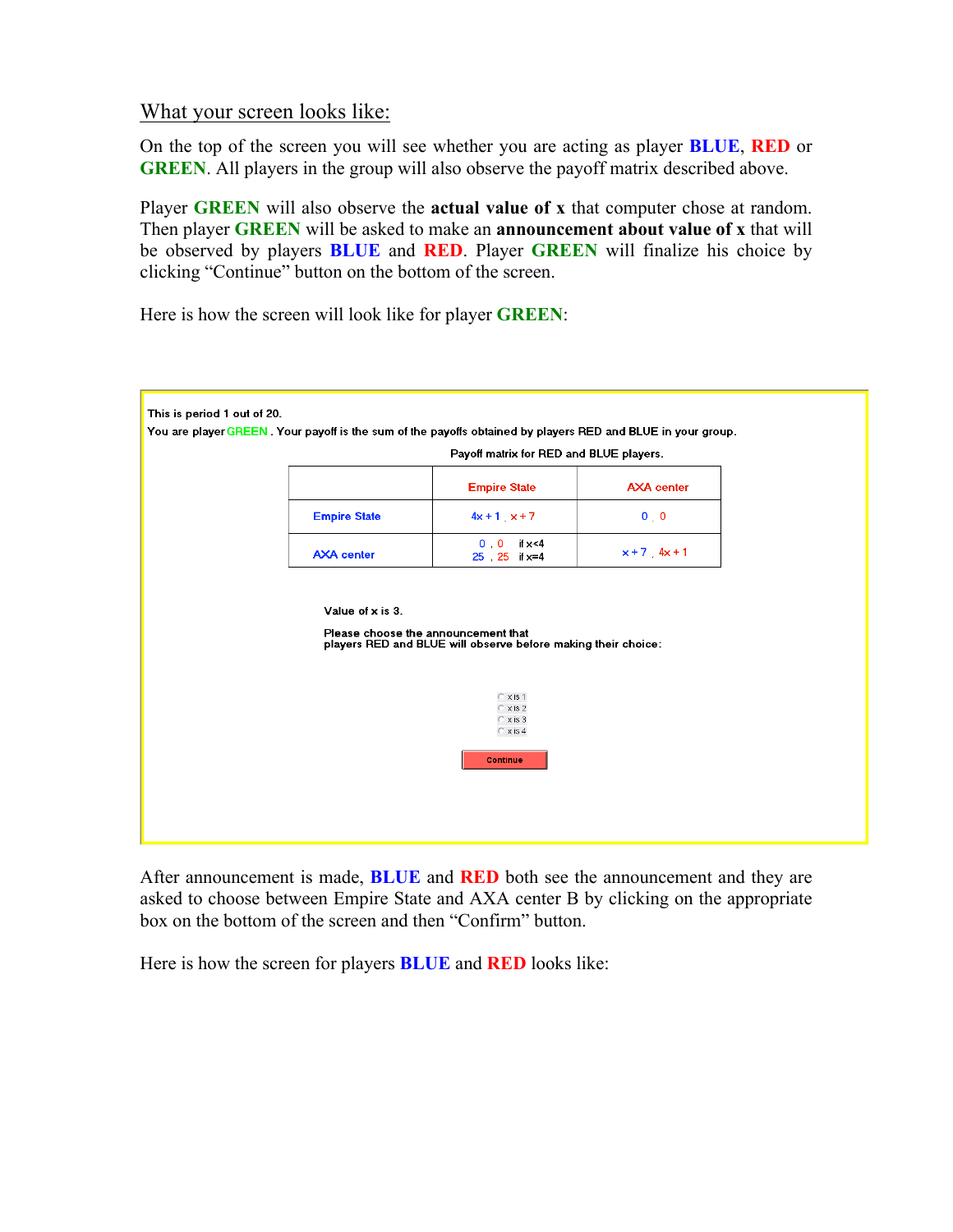#### This is period 1 out of 20.

You are player BLUE. You are choosing ROWS.

|                     | Payoff matrix for RED and BLUE players. |                   |
|---------------------|-----------------------------------------|-------------------|
|                     | <b>Empire State</b>                     | <b>AXA</b> center |
| <b>Empire State</b> | $4x + 1 x + 7$                          | $0\quad 0$        |
| <b>AXA</b> center   | $0 \t 0 \t 1 \times 4$<br>25 25 i x=4   | $x + 7$ 4x + 1    |

|  |  | GREEN player announced that "x is 2". |  |  |  |
|--|--|---------------------------------------|--|--|--|
|--|--|---------------------------------------|--|--|--|

| Please make a choice: |                   |
|-----------------------|-------------------|
| <b>Empire State</b>   | <b>AXA</b> center |

This is period 1 out of 20.

You are player RED. You are choosing COLUMNS.

Payoff matrix for RED and BLUE players.

|                     | <b>Empire State</b>                     | <b>AXA</b> center |
|---------------------|-----------------------------------------|-------------------|
| <b>Empire State</b> | $4x + 1 x + 7$                          | $0\quad 0$        |
| <b>AXA</b> center   | $0, 0$ if $x < 4$<br>$25$ $25$ if $x=4$ | $x + 7$ 4x + 1    |

| GREEN player announced that "x is 2". |                     |                   |  |
|---------------------------------------|---------------------|-------------------|--|
|                                       |                     |                   |  |
|                                       |                     |                   |  |
|                                       |                     |                   |  |
|                                       |                     |                   |  |
|                                       |                     |                   |  |
| Please make a choice:                 |                     |                   |  |
|                                       | <b>Empire State</b> | <b>AXA center</b> |  |
|                                       |                     |                   |  |

After both **RED** and **BLUE** players have made their choices, the following information will be observed by all players:

- 1) **actual value of x** chosen by computer
- 2) **announced value of x** made by **GREEN**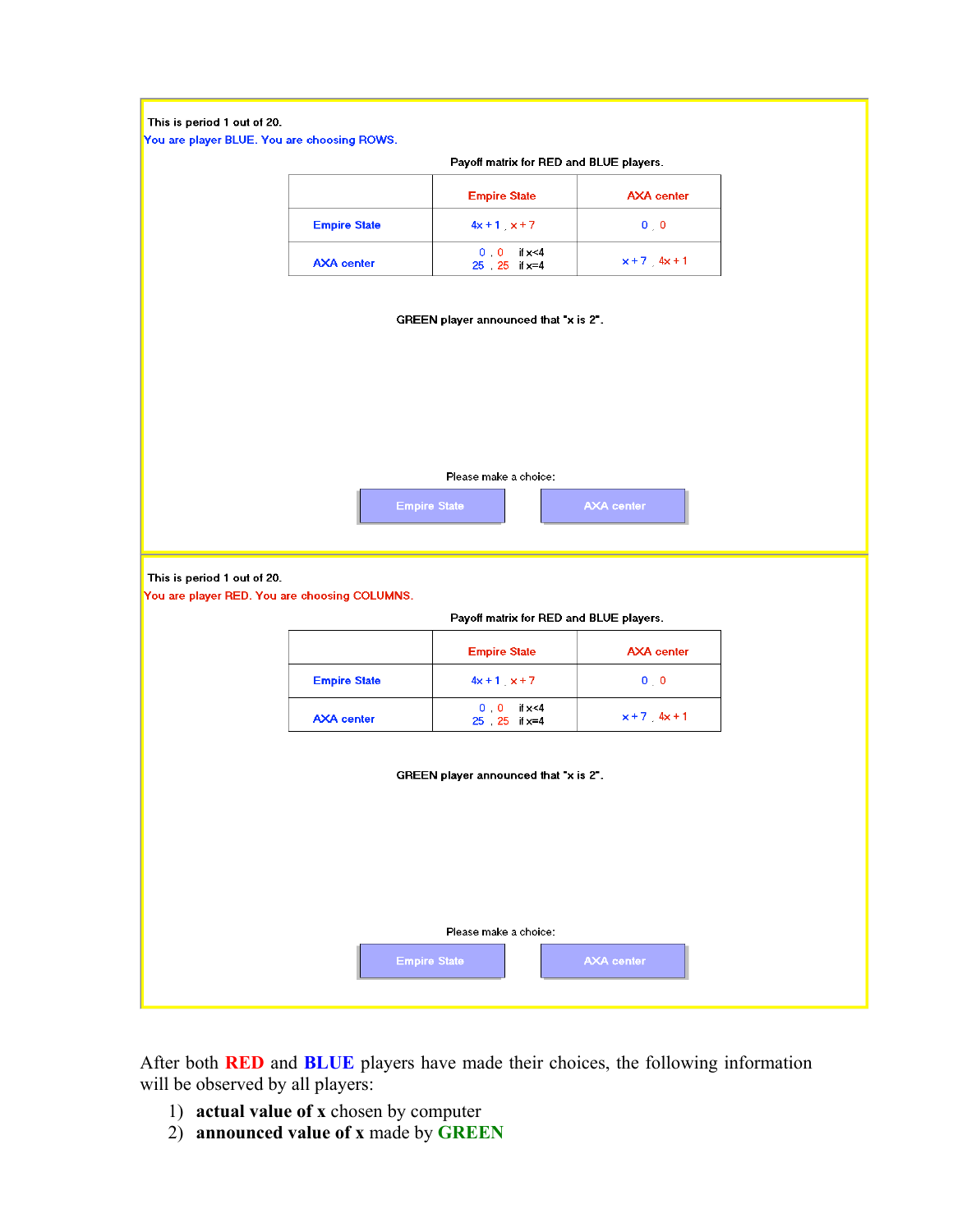- 3) payoff matrix with **ACTUAL value of x** substituted in
- 4) **cell with relevant payoffs**, determined by the choices made by **RED** and **BLUE,**  payoff of **GREEN** player equals the sum of payoffs of **BLUE** and **RED** players.

Then you will proceed to the next round which will identical to the round you just finished except that at the beginning of the new round a new value of **x** will be chosen.

#### **Payment**

The number of tokens you earn in this experiment will be converted to the US dollars using the conversion rate of 20 tokens  $= $1$ . In addition you will receive the participation fee of \$5 if you complete the experiment.

## **E: Instructions for Real Announcers Unrestricted Treatment**

This is an experiment in decision-making. If you follow the instructions and make good decisions, you can earn a substantial amount of money, which will be paid to you at the end of the session.

The experiment consists of 20 identical decision rounds. At the beginning of the experiment you will be randomly matched with two other subjects participating in the experiment. One subject in your group will be assigned to be player **GREEN**; the other subject will be player **RED** and the third subject – player **BLUE.** At the top of the screen you will be told whether you are acting as player **GREEN, RED** or **BLUE.** Subjects in your group and the roles assigned to them will not change for the whole experiment. The identity of the subjects in your group will never be revealed to you and subjects in your group will never know your identity.

The currency in this experiment is called tokens. All payoffs are denominated in this currency. The total amount of tokens you earn in the experiment will be converted into US dollars and paid to you at the end of the experiment. The conversion rate is 20 tokens = \$1. In addition you will receive \$5 participation fee if you complete the experiment. You will receive all the payments at the end of the experiment.

## **Your decision in each round**

Each round of this experiment has the following flow of events:

- At the beginning of each round the computer will choose randomly a number which we will call **x**. Number **x** can take four possible values: 1, 2, 3 or  $4 - \text{all}$ occurring with equal chances. This means that the probability that 1 is chosen is equal to the probability that 2 (3, 4) is chosen and equals 25%.
- Number **x** chosen by the computer is observed only by the player **GREEN**. Players **BLUE** and **RED** don't get to see the value of **x** drawn.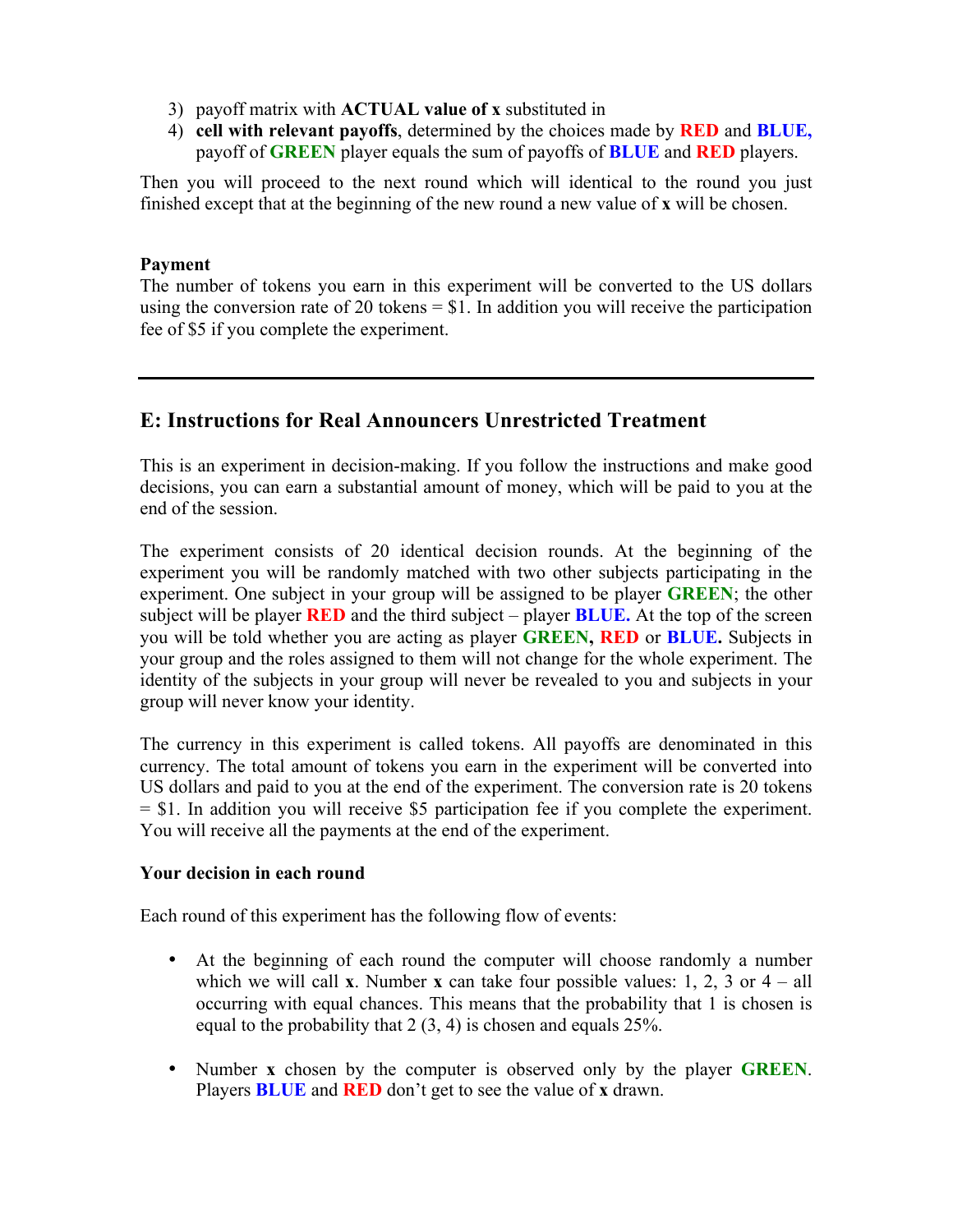- After **GREEN** observes value of **x**, he makes an announcement about value of x, which is observed by both **RED** and **BLUE** players. The announcement can be any of the numbers. i.e. "x is 1", "x is 2", "x is 3" or "x is 4" as well as any combination of these numbers, i.e. "x is 2 or 4", "x is 2, 3 or 4", "x is 1, 2 or  $3$ " etc. On the screen, **GREEN** player will see four possible values of x (1, 2, 3 and 4) and will be asked to choose which values of x to announce to players **RED** and **BLUE**. There is a SELECT button adjacent to each number. If you would like to include a particular number in your announcement, please press SELECT button near it and the dark frame will appear indicating that this number is selected. There is also an UNSELECT button near each number which allows you to unselect the number that you don't want to include in your announcement. Remember you can choose as many numbers as you like. Once you made your selection, please click CONTINUE button and you will observe the announcement you chose. If you happy with this announcement, please click CONFIRM AND PROCEED button. If you want to change your announcement, you can click CHANGE ANNOUNCEMENT button and select again values you want to announce.
- After the announcement is made, **RED** and **BLUE** each choose one of two locations: Empire State Building or AXA center in the decision problem described below. Both players **RED** and **BLUE** will make their choice without knowing what the other player has chosen and their payoffs will depend on the choices they make and the true value of **x**. You can think of the following situation: two people (players **RED** and **BLUE**) decided to meet somewhere in New York. Unfortunately, they forgot to decide where exactly they are meeting and they have no way to communicate with each other. So, in each round players **RED** and **BLUE** independently choose one of two possible locations: Empire State Building, which is the New York landmark or AXA center.

## Payoffs

The payoff of each subject in a particular round depends on the number **x** chosen by the computer, and the options chosen by the **RED** and **BLUE** players. Table below summarizes the payoffs of players **RED** (column-chooser) and **BLUE** (row-chooser).

| Payoff of player GREEN is the sum of payoff of RED and BLUE: |  |  |  |  |
|--------------------------------------------------------------|--|--|--|--|
|--------------------------------------------------------------|--|--|--|--|

|             |                               | ритет кер                                 |                    |  |
|-------------|-------------------------------|-------------------------------------------|--------------------|--|
|             |                               | <b>Empire State</b>                       | <b>AXA</b> center  |  |
| <b>BLUE</b> | <b>Empire</b><br><b>State</b> | $4x + 1$ , $x + 7$                        | 0, 0               |  |
| player      | <b>AXA</b><br>center          | if $x < 4$<br>0, 0<br>$25, 25$ if $x = 4$ | $x + 7$ , $4x + 1$ |  |

 **player RED**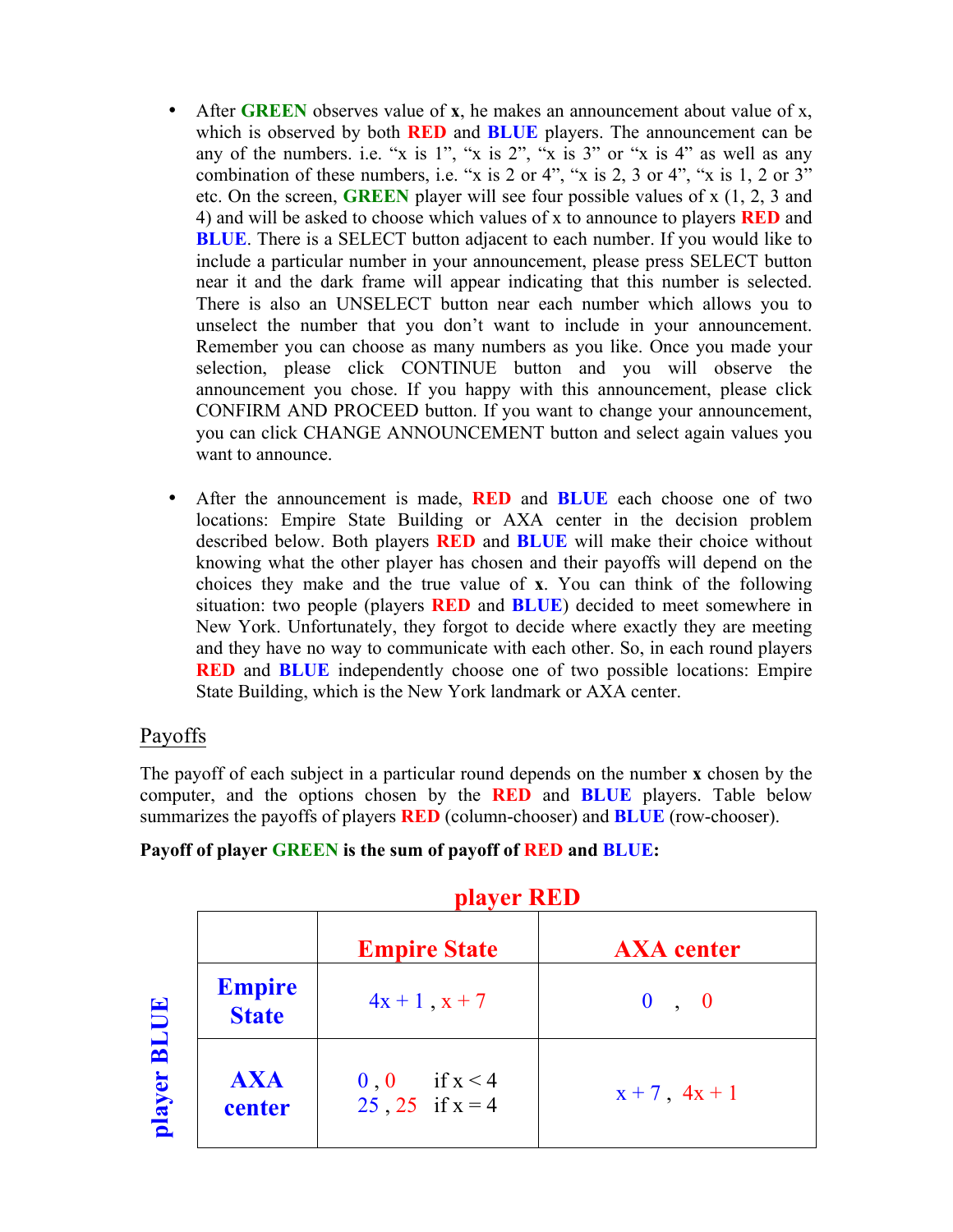Here is how to read this payoff table. The table has four cells or boxes each determined by the choices made by player **BLUE** and player **RED**. For example, if both players choose Empire State, then the payoffs for each subject are given by the cell in the upper left hand corner of the table. In this cell there are two payoffs, one on the left and one on the right. The first payoff,  $(4x + 1)$ , is the payoff to player **BLUE** and the second,  $(x + 7)$ , is the payoff to player **RED**. The payoff of **GREEN** player is the sum of payoffs of **BLUE** and **RED**:  $4x+1+x+7 = 5x+8$ . If player **BLUE** chose Empire State and player **RED** chose AXA, the relevant cell would be the upper right hand corner cell and all players get zero tokens.

Note that your payoff depends on the **x** that was chosen by the computer. For example, say that  $\mathbf{x} = 3$  and both players chose Empire State. Then the payoff to the **BLUE** player would be 13, payoff to the **RED** player would be 10 and payoff to the **GREEN** player would be 23. If  $x = 1$  and the same choices were made, then the **BLUE** player would get 5, **RED** player would get 8 and **GREEN** player would get 13. Finally, note that when **BLUE** player chooses AXA center and **RED** player chooses Empire State, payoffs depend on **x** in a special way. When  $x = 4$ , both **BLUE** and **RED** players get 25 tokens and **GREEN** player gets 50 tokens. If, on the other hand, **x** is 1, 2 or 3 then all players get zero tokens.

**Players RED and BLUE will not know the exact value of x before they get to choose between Empire State and AXA center. Instead, they will observe an announcement describing x, made by GREEN.**

**Player GREEN can make any announcement describing the value of x. Recall, that GREEN observes the actual value of x drawn randomly by the computer. Also, recall that payoff of GREEN equals to the sum of payoffs of RED and BLUE, which depend on the actual value of x chosen by the computer and options chosen by RED and BLUE.**

Here is how the payoff matrix look like for each value of x

## when  $x = 1$

|                     | <b>Empire State</b>       | <b>AXA</b> center   |
|---------------------|---------------------------|---------------------|
| <b>Empire State</b> | 5.8                       | $\bf{0}$ . $\bf{0}$ |
| <b>AXA</b> center   | $\mathbf{0}$ $\mathbf{0}$ |                     |

## when  $x = 2$

|                     | <b>Empire State</b> | <b>AXA</b> center           |
|---------------------|---------------------|-----------------------------|
| <b>Empire State</b> | 9.9                 | $\mathbf{0}$ . $\mathbf{0}$ |
| <b>AXA</b> center   | $\bf{0}$ . $\bf{0}$ |                             |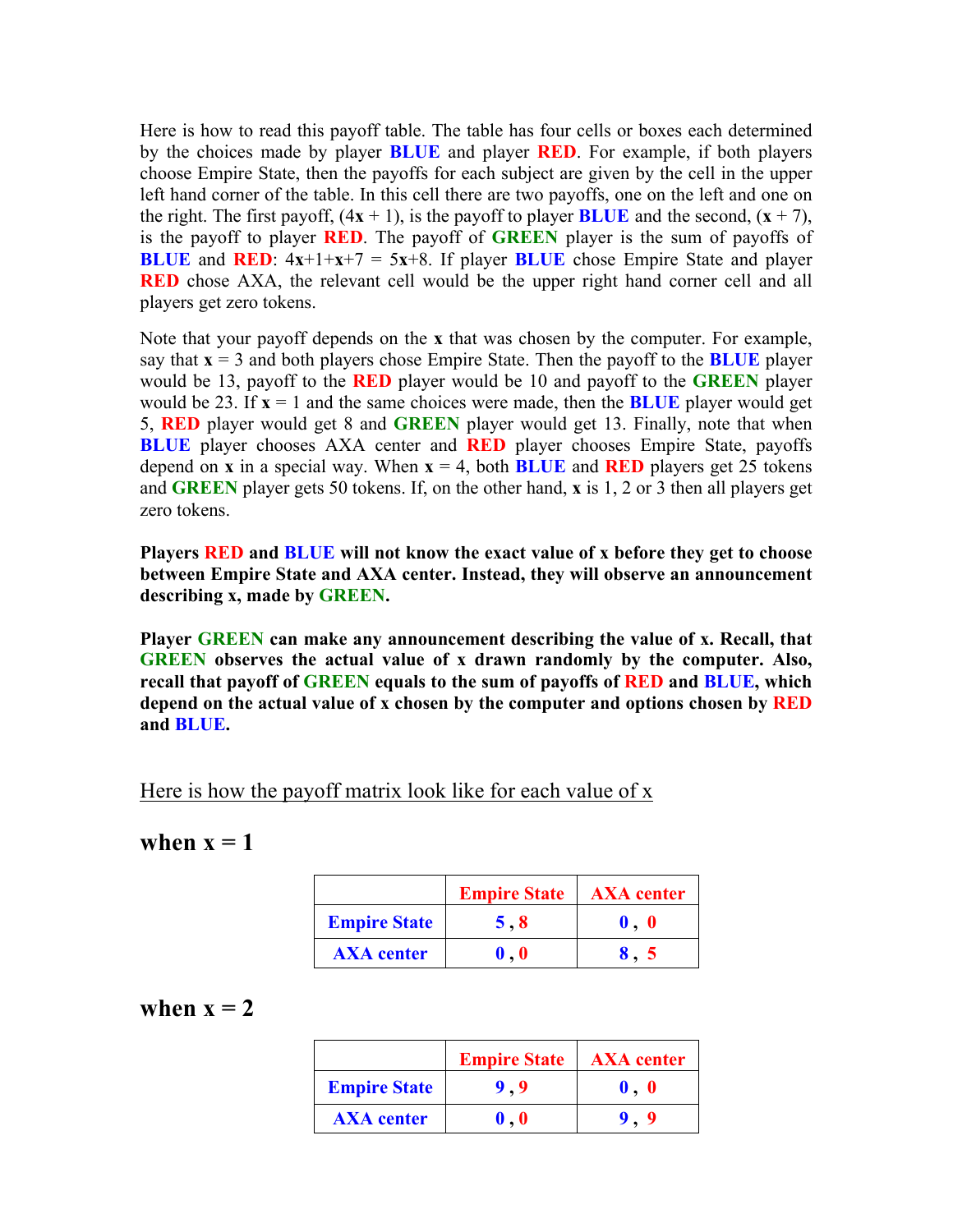# when  $x = 3$

|                     | <b>Empire State</b>       | <b>AXA</b> center         |
|---------------------|---------------------------|---------------------------|
| <b>Empire State</b> | 13, 10                    | $\mathbf 0$ . $\mathbf 0$ |
| <b>AXA</b> center   | $\mathbf{0}$ $\mathbf{0}$ | 10, 13                    |

## when  $x = 4$

|                     | <b>Empire State</b> | <b>AXA</b> center |
|---------------------|---------------------|-------------------|
| <b>Empire State</b> | 17, 11              | $\mathbf 0.0$     |
| <b>AXA</b> center   | 25, 25              | 11 . 17           |

## What your screen looks like:

On the top of the screen you will see whether you are acting as player **BLUE**, **RED** or **GREEN**. All players in the group will also observe the payoff matrix described above.

Player **GREEN** will also observe the **actual value of x** that computer chose at random. Then player **GREEN** will be asked to make an **announcement about value of x** that will be observed by players **BLUE** and **RED**.

Here is how the screen will look like for player **GREEN**:

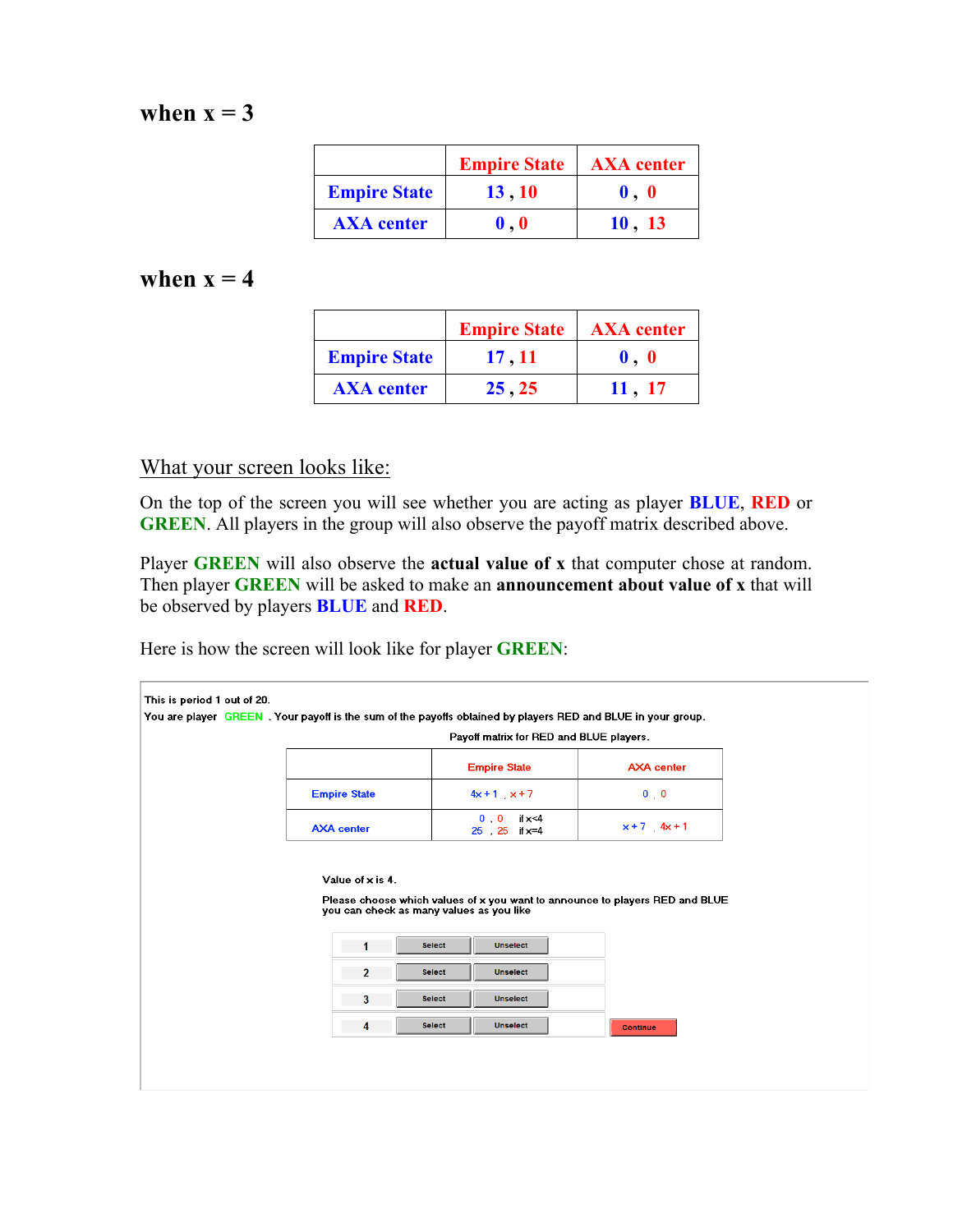After announcement is made, **BLUE** and **RED** both see the announcement and they are asked to choose between Empire State and AXA center by clicking on the appropriate box on the bottom of the screen and then "Confirm" button.

This is period 1 out of 20. You are player BLUE. You are choosing ROWS. Payoff matrix for RED and BLUE players. **AXA** center **Empire State Empire State**  $4x + 1$ ,  $x + 7$  $0<sub>1</sub>$  $0$  0  $\text{if } \mathsf{x}$  <4 **AXA** center  $x+7$ ,  $4x+1$  $25$   $25$  if  $x=4$ GREEN player announced that "x is 2". Please make a choice:

Here is how the screen for players **BLUE** and **RED** looks like:

This is period 1 out of 20.

You are player RED. You are choosing COLUMNS.

Payoff matrix for RED and BLUE players.

|                     | <b>Empire State</b>                  | <b>AXA</b> center |
|---------------------|--------------------------------------|-------------------|
| <b>Empire State</b> | $4x + 1$ $x + 7$                     | $0\quad 0$        |
| <b>AXA</b> center   | $0 \t 0 \t 1 \times 4$<br>25 25 ix=4 | $x + 7$ $4x + 1$  |

GREEN player announced that "x is 2".

Please make a choice: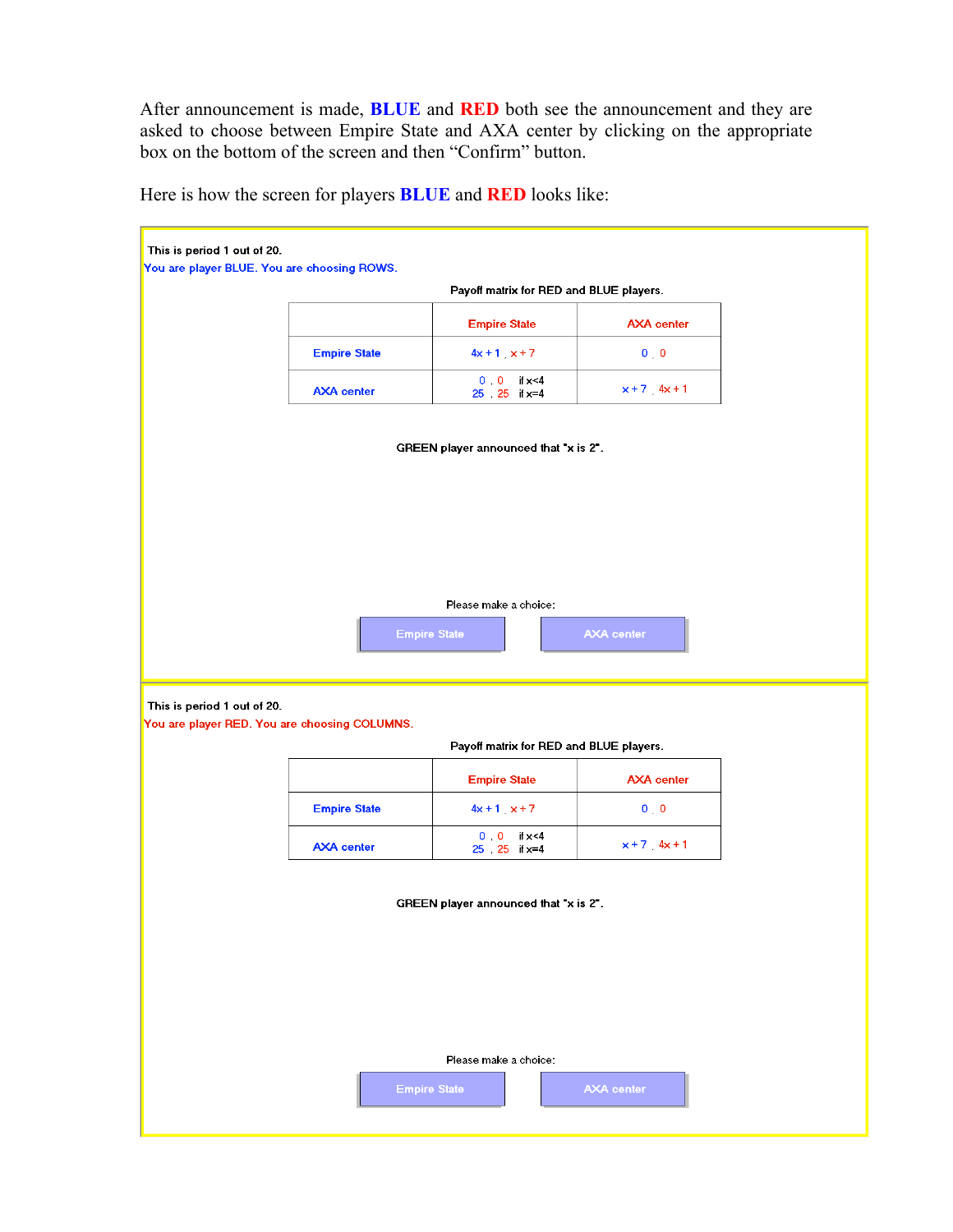After both **RED** and **BLUE** players have made their choices, the following information will be observed by all players:

- 5) **actual value of x** chosen by computer
- 6) **announced value of x** made by **GREEN**
- 7) payoff matrix with **ACTUAL value of x** substituted in
- 8) **cell with relevant payoffs**, determined by the choices made by **RED** and **BLUE,**  payoff of **GREEN** player equals the sum of payoffs of **BLUE** and **RED** players.

Then you will proceed to the next round which will identical to the round you just finished except that at the beginning of the new round a new value of **x** will be chosen.

#### **Payment**

The number of tokens you earn in this experiment will be converted to the US dollars using the conversion rate of 20 tokens  $= $1$ . In addition you will receive the participation fee of \$5 if you complete the experiment.

## **F: Instructions for Values-Words Modified Treatment**

This is an experiment in decision-making. If you follow the instructions and make good decisions, you can earn a substantial amount of money, which will be paid to you at the end of the session.

The experiment in total consists of two parts: 20 identical decision rounds in each part. Before the start of each part you will be given the instructions for the following 20 decision rounds of the experiment.

The currency in this experiment is called tokens. All payoffs are denominated in this currency. Your payment in the experiment will consist of several parts: you will earn tokens for each part of the experiment, the total amount of which will be converted into US dollars using the rate **20 Tokens = \$1**. In addition, you will get \$5 participation fee if you complete the experiment. Payments for each part of the experiment are independent of each other and will be described to you in detail in the instructions. You will receive all the payments at the end of the experiment.

At the beginning of each round you will be randomly matched with another person participating in the experiment. One person in pair will be assigned to be **player BLUE** and the other **player RED**. The identity of the subject you are paired with will never be revealed to you and the subject you are paired with will never know your identity. Once the round is over, you will be re-matched with another person and again one of you will be assigned to be player BLUE and another player RED. On the top of the screen, you will be always told whether you are acting as player BLUE or RED in this round.

Instructions for the first part of the experiment.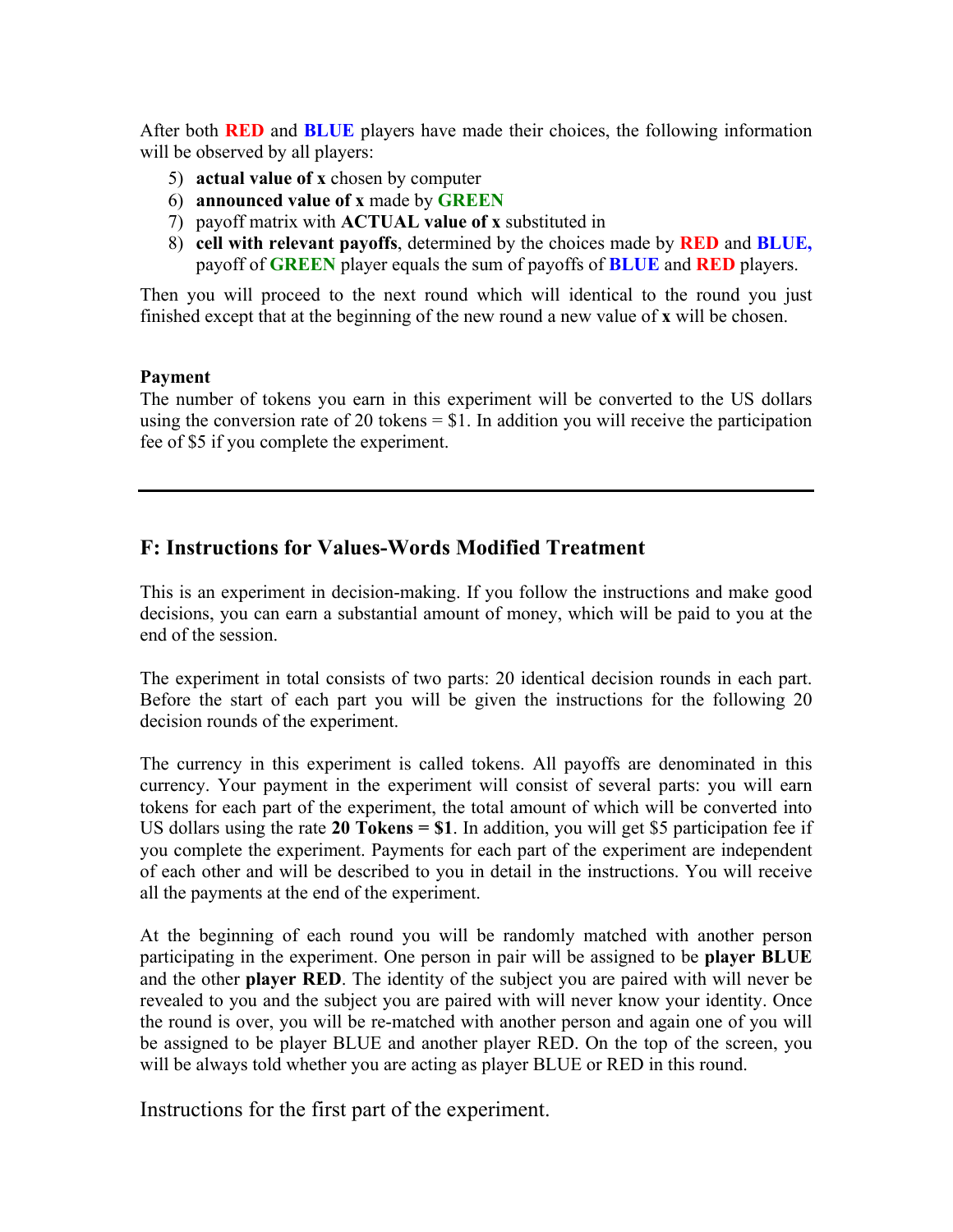#### **Your decision in each round**

Your task in each round is to choose one of two locations: Empire State Building or AXA center. The subject you are paired with also chooses between Empire State Building and AXA center. Each subject in the pair will make his/her choice without knowing what the other subject chooses. You can think of the following situation: you and the subject you are paired with decided to meet somewhere in New York. Unfortunately, you forgot to decide where exactly you are meeting and you have no way to communicate with each other. So, in each round you and your pair member independently choose one of two possible locations: Empire State Building, which is the New York landmark or AXA center.

Your payoff in each round depends on the choices made by you and your pair member and number **x** randomly chosen by the computer at the beginning of each round. Number x can take four possible values: 1, 1.5, 3 or  $4 -$  all occurring with equal chances. This means that the probability that 1 is chosen is equal to the probability that 1.5 (3, 4) is chosen and equals 25%.

Table below summarizes payoffs of both players, where player BLUE is row-chooser and player RED is column-chooser.

|                       |                               | <b>Empire State</b>                       | <b>AXA</b> center  |
|-----------------------|-------------------------------|-------------------------------------------|--------------------|
| <b>BLUE</b><br>player | <b>Empire</b><br><b>State</b> | $4x + 1$ , $x + 7$                        | 0, 0               |
|                       | <b>AXA</b><br>center          | if $x < 4$<br>0, 0<br>$25, 25$ if $x = 4$ | $x + 7$ , $4x + 1$ |

# **player RED**

Here is how to read this payoff table. The table has four cells or boxes each determined by the choices made by subjects 1 and 2. For example, if both players choose Empire State, then the payoffs for each subject are given by the cell in the upper left hand corner of the table. In this cell there are two payoffs, one on the left and one on the right. The first payoff,  $(4x + 1)$ , is the payoff to player BLUE and the second,  $(x + 7)$ , is the payoff to player RED. If player BLUE chose Empire State and player RED chose AXA, the relevant cell would be the upper right hand corner cell and each subject gets zero tokens.

Note that your payoff depends on the **x** that was chosen by the computer. For example, say you were assigned to be player BLUE and chose AXA center. Say, also, that the subject you are paired with choose Empire State and computer randomly chose  $x = 4$ . Then both you and the subject you are paired with will get 25 tokens. If, on the other hand, computer chose  $x = 1$ , then both you and your pair member will get 0 tokens.